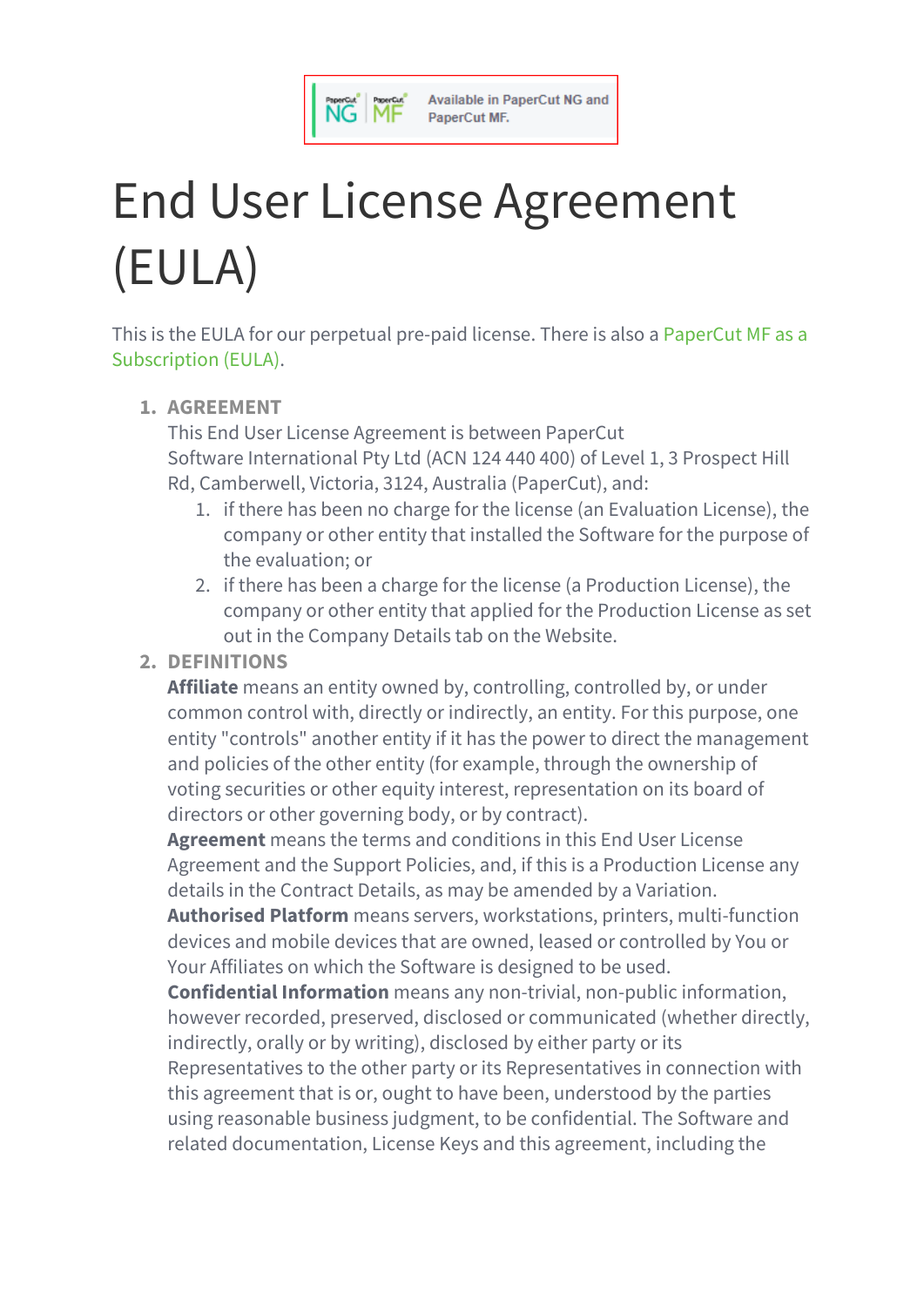

terms, pricing and Fees payable, are agreed to be the Confidential Information of PaperCut.

**Contract Details** means the details of any transaction for a Production License that relate to the Software license, including the maximum number of Users (or other license metric that is applicable to the particular Software program), the Maintenance & Support service and applicable Fees and Taxes, that are advised to You and/or are selected, or entered, by You on the Website prior to You placing Your order for the Production License, or to which You have otherwise agreed in writing with PaperCut.

**Discloser** means the party that makes a disclosure of Confidential Information.

## **Effective Date** means:

- 1. for an Evaluation License, the first date of installation of the Software on any of Your Authorized Platforms; or
- 2. for a Production License, the date outlined where the person clicked "I Agree" during the sign-on process.

**Evaluation License** means the right to use the Software in accordance with clause 4.1.

**Expiration Date** means the last day of the production license period you may use the software.

**Fees** means the amount payable for the relevant Software license, the Maintenance & Support service or other items acquired under the Agreement, as applicable, exclusive of Taxes.

**Fixed Term** means the period between the Effective Date and the Expiration Date.

**Intellectual Property Rights** means copyright, moral rights, trade mark, design rights, service marks, patent, semiconductor or circuit layout right, trade secrets, know-how, database rights or other rights in the nature of intellectual property rights (whether registered or unregistered), or any right to registration of such rights, existing anywhere in the world, or protected by statute from time to time, whether created before, on or after the Effective Date.

**License Key** means any form of license file, lock, password or other mechanism that may be used to control access to, or manage use of, the Software.

**PaperCut Marks** means all trademarks, service marks, logos or other words or symbols identifying the Software, Maintenance & Support service,PaperCut Customer Care service or PaperCut's business (whether owned by PaperCut or any PaperCut Affiliate), and all trademarks, service marks, logos or other words or symbols identifying any third party software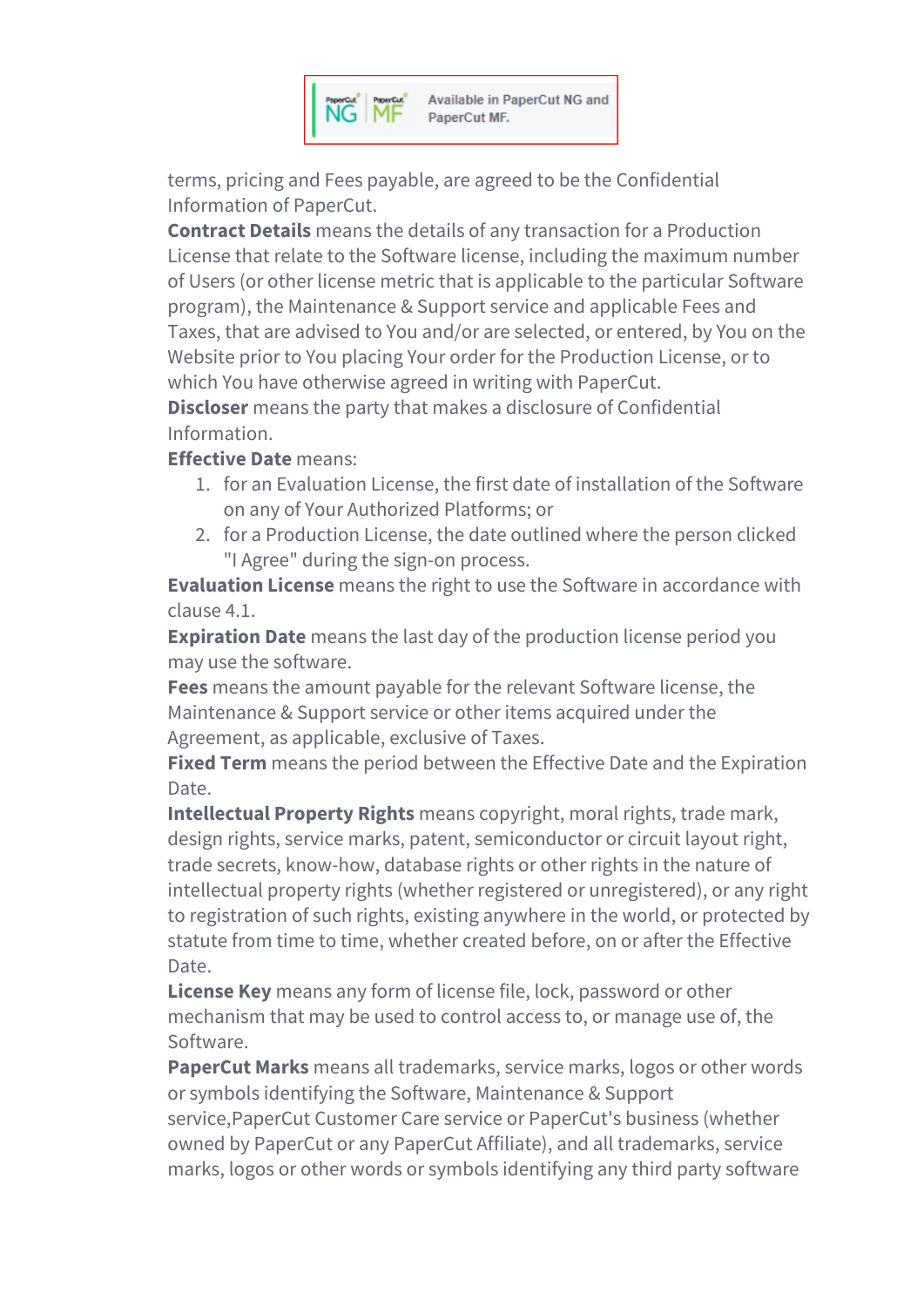

that is licensed by the third party to PaperCut and integrated in the Software.

**Maintenance & Support** means the services described in clause 5. **Production License** means the right to use the Software in accordance with clause 4.2.

**Recipient** means the party that receives a disclosure of Confidential Information.

**Representatives** means the employees, agents, contractors of a party, or those of any Affiliate, and the professional representatives of a party providing advice in relation to this Agreement, including the lawyers, bankers, auditors, accountants and insurers of a party.

**Software** means the object code version of PaperCut's software program made available to You, and any Updates and Upgrades that may be made available to You by PaperCut in its discretion, under this Agreement. The term Software does not include any beta, pre-release or other special release programs.

**Support Polices** means PaperCut's document that describes the policies, processes and scope of support services for the Software, as are posted on the Website under the heading 'Support'. The Support Policies may be updated by PaperCut in its discretion from time to time.

**Taxes** includes goods and services taxes or other sales taxes, duties, withholding taxes, levies, imposts or other charges or duties levied by any federal, state or local government which arise out of or in connection with the Software, Maintenance & Support service or this Agreement, and any interest, penalties or liabilities incurred on such amounts, but excludes taxes based on the net income of PaperCut.

**Update** means any bug fixes, patches or workarounds for the Software that have been produced primarily to overcome defects in the Software without significantly altering the functionality of the Software.

**Upgrade** means a version of the Software that has been produced primarily to extend, alter or improve the Software by providing additional functionality or performance enhancements (whether or not defects are also

corrected). Upgrades do not include any software that is marketed by PaperCut as a different product. PaperCut shall determine in its

discretion whether any software is an Upgrade or a different product.

**User** means an identifier (individual's name or generic term such as "purchasing officer") that is listed as a user in the Software's database. Any User that is defined by a generic term may only be used by a single individual. All Users from You and/or Your Affiliates who have identifiers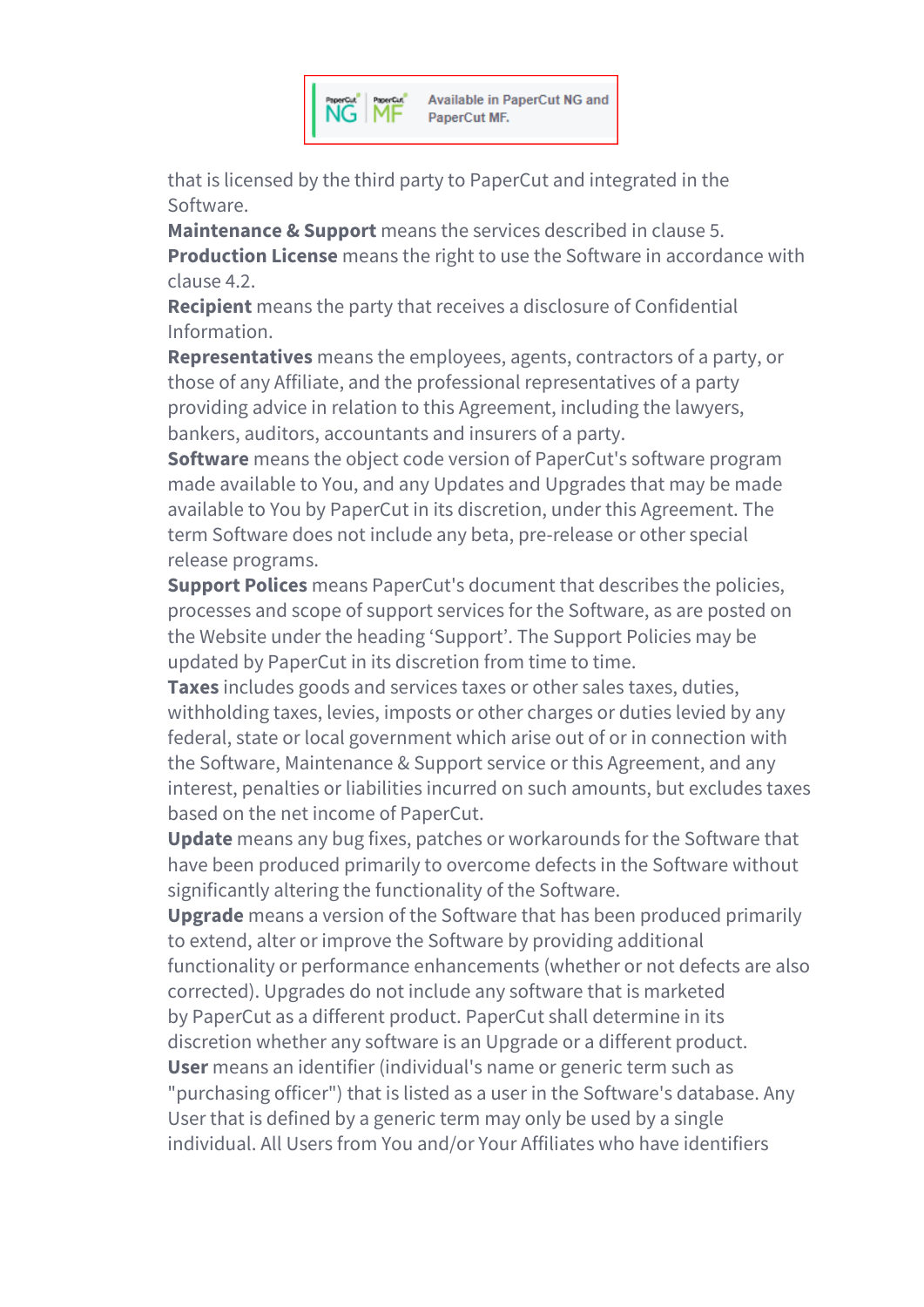

listed as users in the Software's database are included in aggregate in the total number of Users.

**Variation** means any addition, deletion or substitution to any part of this Agreement that is made in accordance with this Agreement.

**You (and Your)** refer to the other party to this Agreement, being the entity that is the licensee of the Software.

**Website** means PaperCut's website from which You can acquire the Software, Maintenance & Support service, additional Software programs, add more Users or other license usage or extended Your Maintenance & Support service.

**3. AGREEMENT AND LICENSE**

3.1 In the case of an Evaluation License, the person that installs the Software and clicks "I Agree" during the installation process warrants to PaperCut that he/she has authority to enter into this Agreement on behalf the entity that is his/her employer.

- 3.2 In the case of a Production License, the person that clicked "I Agree" during the sign-on process warrants to PaperCut that he/she has authority to enter into this Agreement on behalf of the entity that was entered into the Company Details tab on the Website during the sign-on process.
- 3.3 By using the Software You accept this Agreement as from the Effective Date, and acknowledge that You are bound by the terms and conditions of the Agreement.
- 3.4 PaperCut may send a "proof of purchase" confirmation email or other document (Order Confirmation) after You acquire a Production License, summarizing the Contract Details. If You do not notify PaperCut in writing of any discrepancy in the Contract Details as set out in the Order Confirmation within 48 hours of receiving it, then you accept the Contract Details as set out in the Order Confirmation.
- 3.5 PaperCut will send a notification email to the nominated address confirming EULA acceptance. This notification will inform you that personal data is collected, stored and retained with PaperCut for the purpose of providing our software and service in accordance with our [Privacy](https://www.papercut.com/privacy-policy/) Policy.

## **Evaluation**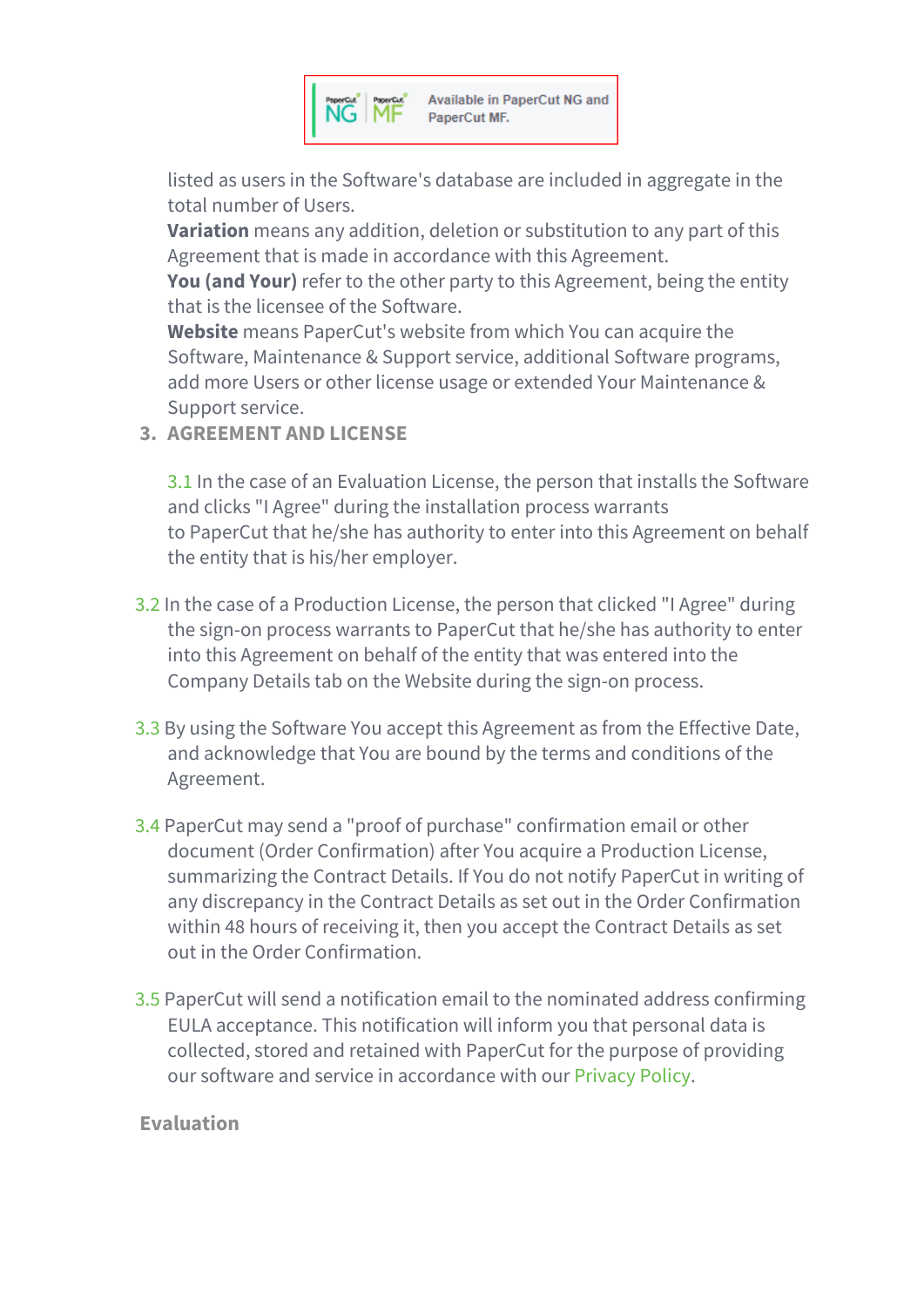

- 3.6 If You requested a free-of-charge Evaluation License for the Software (via the Website or other means), then PaperCut will make the Software available for You to download from the Website, subject to Your acceptance of this Agreement. If You accept this Agreement then You acquire an Evaluation License, from the Effective Date until the license is terminated in accordance with clause 3.7. There is no Fee payable for an Evaluation License.
- 3.7 PaperCut does not provide Maintenance & Support services for Evaluation Licenses, but may, in its discretion, provide assistance, advice and error correction services to support Your evaluation of the Software.
- 3.8 A Evaluation License:
	- 1. terminates automatically after 40 days from the Effective Date, unless extended by agreement with PaperCut;
	- 2. will be terminated if the Agreement terminates in accordance with clause 12.
- **Upgrading to a Production License**
- 3.9 You may upgrade an Evaluation License to a Production License by completing and agreeing the Contract Details via the sign-on process on the Website and agreeing to pay the relevant Fees and Taxes. You may also order Maintenance & Support services at the same time. The Production License and any Maintenance & Support service will be provided on the terms and conditions of this Agreement. In the case of a Production License, PaperCut will provide You with a License Key to enable You to use the Software.

#### **Production License**

3.10 Where you acquire a Production License by agreeing to the Contract Details with PaperCut, including by completing the Contract Details in the sign-on process, then You acquire a license for the Software in accordance with clause 4.2 and the right to receive and install any Updates for that Software that may be issued by PaperCut from time to time. You must install Updates promptly, especially Updates that have been made available for security issues. There are no additional Fees for this right to receive Updates.

#### **Limited Feature Validity of License**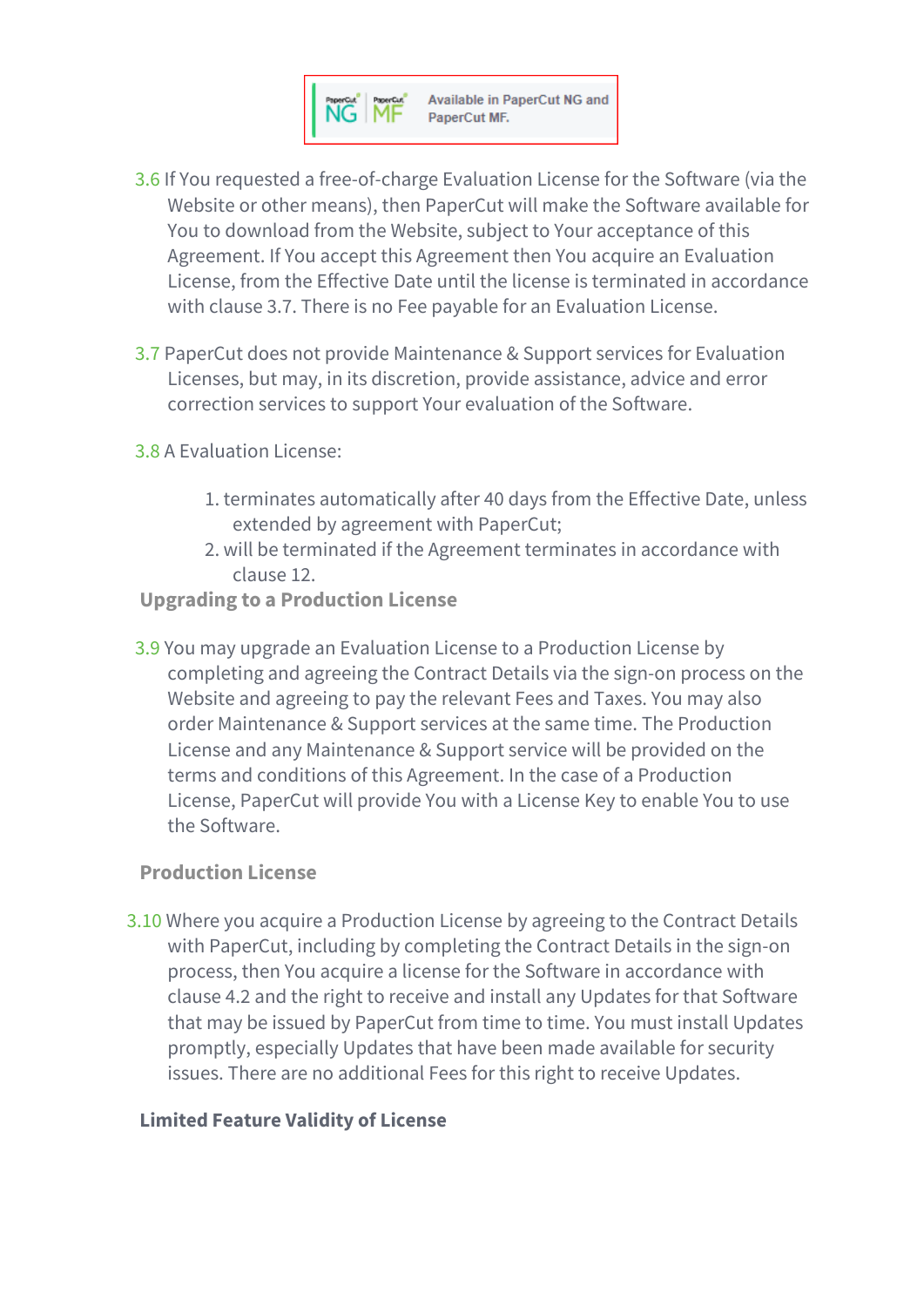

- The Scan to Cloud feature will only be activated with the Production License during the Maintenance & Support period. When this period ceases, the Scan to Cloud service may be deactivated.
- The OCR Reader feature will only be activated with the Production License during the Maintenance & Support period. When this period ceases, the OCR Reader may be deactivated.

**Maintenance & Support**

3.11 Where You ordered Maintenance & Support services in the Contract Details, upon acceptance of your order, PaperCut will provide the Maintenance & Support services for 12 months from the Effective Date in accordance with clause 5.

**Additional Licenses, Usage or Maintenance & Support.**

- 3.12 If You wish to add more Software programs, add more Users or other license usage, or extended Your Maintenance & Support service – and such items are available from PaperCut at the time, You may order those items by completing and agreeing to the relevant Contract Details with PaperCut via the Website, and agreeing to pay PaperCut's then current Fees and Taxes for such items. Any such items will be provided on the terms and conditions of this Agreement.
- 3.13 If You do not extend Your Maintenance & Support service so that Maintenance & Support service is provided continuously, and subsequently wish to reinstate Maintenance & Support service, then You must back pay all the Maintenance & Support service fees outstanding prior to the Maintenance & Support service being reinstated..

#### **Variations**

3.14 Subject to clauses 3.9 and 3.12, this Agreement, or any part of it, may be varied by the parties agreeing to the Variation in writing (and the Variation will be binding when both parties have signed the Variation).

# **4. LICENSES Evaluation License**

4.1 From the Effective Date until the license is terminated in accordance with this Agreement, PaperCut grants You a non-exclusive, non-transferable, limited use license solely to install and run the Software on one or more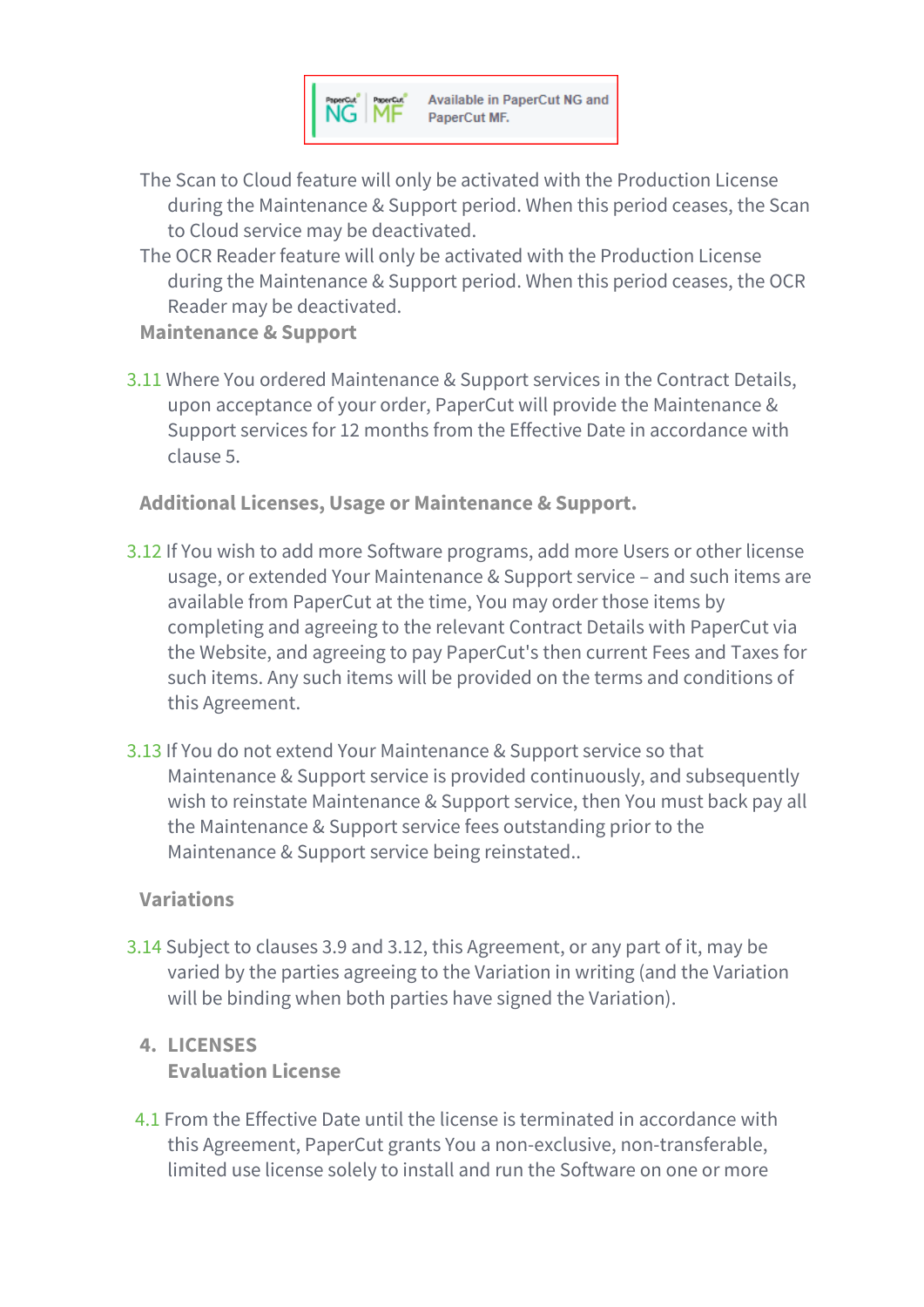

computers that are Authorized Platforms, so You and your Affiliates can evaluate the Software to determine whether to acquire a Production License. Under this Evaluation License You and Your Affiliates may use the Software for testing and evaluation in a production environment prior to the termination of the Evaluation License.

## **Production License**

- 4.2 Subject to PaperCut's receipt of the applicable Fees and related Taxes in accordance with the Contract Details, PaperCut grants You a non-exclusive, non-transferable, indivisible, limited use license solely to install and run the Software on one or more computers that are the Authorized Platforms, for use by You or Your Affiliates from the Effective Date until the license is terminated in accordance with this Agreement, for:
	- 1. up to the maximum number of Users or other license metric set out in the Contract Details, for Your internal business data processing/printing requirements in accordance with, and subject to any other limitation of use set out in, the Contract Details; and
	- 2. for testing, disaster recovery and backup (hot or cold), without additional Fees.
	- 3. For a Fixed Term Production License:
		- (i) terminates automatically at the Expiration Date, unless extended by agreement with PaperCut;

(ii) will be terminated if the Agreement terminates in accordance with clause 12.

**Delivery and installation**

4.3 PaperCut will make the Software available for download from the Website. If You specifically request, PaperCut will ship to You a physical copy of media with the software loaded on it, at additional cost. You are responsible for copying and installing the Software on the Authorized Platforms. You must follow any instructions provided by PaperCut when installing the Software. All Software is deemed to be accepted by You upon successful installation on the first Authorized Platform.

**Prohibited Actions**

4.4 Nothing in this Agreement permits You to: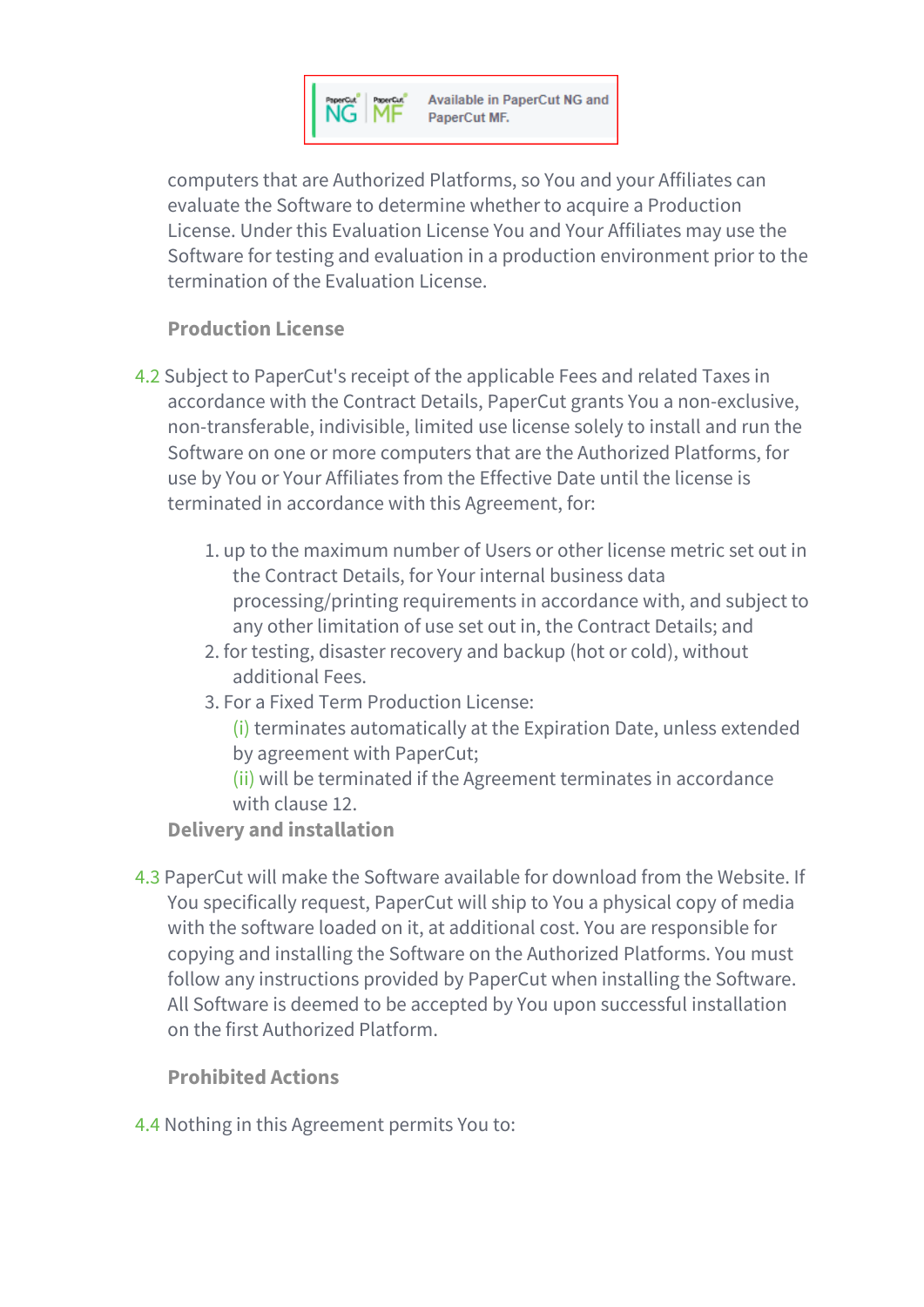

- 1. use the Software to provide any facility management or service bureau service, or for the benefit of any third party (other than an Affiliate);
- 2. disclose the Software or any online or hardcopy documentation related to the Software to any third party (other than an Affiliate);
- 3. adapt, translate, publish, communicate to the public, or create any derivative work or translation of the Software, unless expressly permitted by law;
- 4. sub-license, lease, rent, loan, assign, novate or otherwise transfer the Software to any third party;
- 5. reverse engineer, reverse compile, decompile or disassemble the object code of the Software or any part of the Software (or other underlying data), or otherwise attempt to derive the source code of the Software, except to the extent the permitted by law;
- 6. use any part of the Software other than as an integrated part of the overall Software program;
- 7. remove, alter or obscure any PaperCut Marks, or any proprietary or restricted use notice on the Software;
- 8. allow the Software to become the subject of any charge, lien, encumbrance or security interest; or
- 9. deal in any other manner with any or all of Your rights and obligations under this Agreement.

# **Compliance**

- 4.5 You acknowledge and agree that the License Key may prevent, hinder or reduce availability of features where You are using the Software in excess of the usage rights that You have agreed to pay for.
- 4.6 During the period of this Agreement and for 2 years thereafter, You must permit PaperCut, or its nominee, to inspect and have access to the Software, the usage logs in the Software, and to any records kept in connection with this Agreement, for the purposes of ensuring that You (and Your Affiliates) are complying with the terms of this Agreement. If PaperCut requires access to Your offices (or those of Your Affiliates) in order to access the Software or the relevant records then:
	- 1. PaperCut must provide reasonable advance notice to You;
	- 2. any access must be during business hours or other times agreed by You;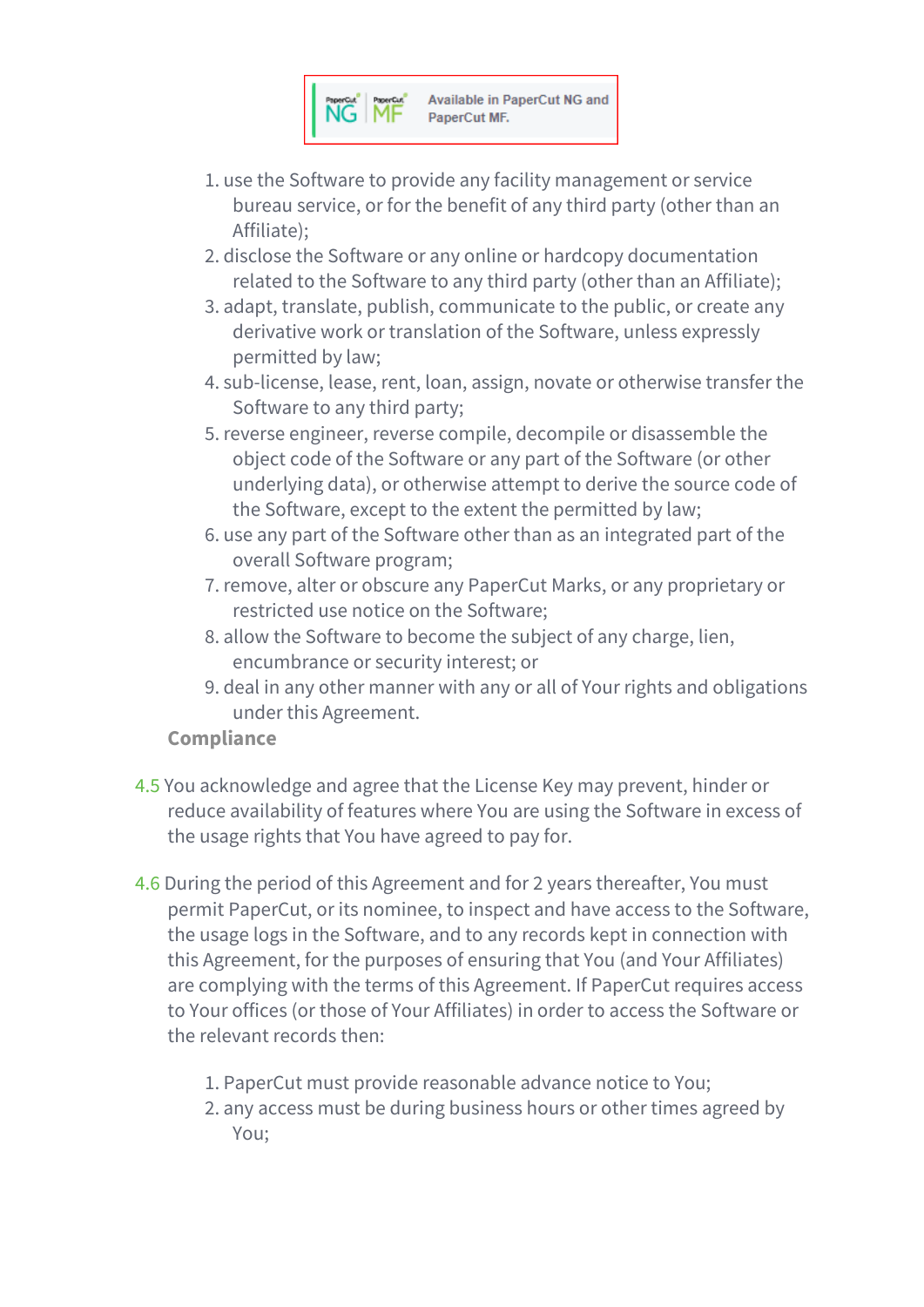

- 3. PaperCut must use reasonable endeavors to minimize any disruption to Your business; and
- 4. if PaperCut uses a nominee to conduct the inspection, such nominee must not be a competitor to You and must sign a non-disclosure agreement with PaperCut that protects any information found during the inspection on terms that are no less protective than those terms that are included in clause 9 of this Agreement.
- **5. Maintenance & Support**

5.1 This clause 5 applies during the period when You have acquired Maintenance & Support services for a Production License.

- 5.2 If and when PaperCut makes an Update or Upgrade generally available to customers with Maintenance & Support services for the Software, the Update or Upgrade will be made available to You at no additional charge. You must, at your own cost, download and install the Update or Upgrade within a reasonable period.
- 5.3 If You (or any of Your employees or employees of any of Your Affiliates) believe that there is a defect in the Software, those employees should report it to Your internal support desk personnel, and Your internal support desk personnel should report it to PaperCut's support email address 24/7, or call PaperCut's support helpline during business hours. You must ensure that Your internal support desk personnel are technically competent and trained in the use of Software. They must use reasonable efforts to resolve the issue prior to contacting PaperCut for assistance.
- 5.4 PaperCut will use its best efforts to provide a remedy or a workaround for any defect in the Software that is reported to its support helpline in a timeframe that is reasonable, given the nature of the issue and the impact on Your business operations.
- 5.5 PaperCut shall have no obligation to provide Maintenance & Support services:
	- 1. for any Software which has not had any Update or Upgrade installed prior to the date that PaperCut has notified its customers as being the "end of life" date for that version. PaperCut shall provide its customers with at least 90 days' notice by posting notice on the Website of an "end of life" date for that particular version;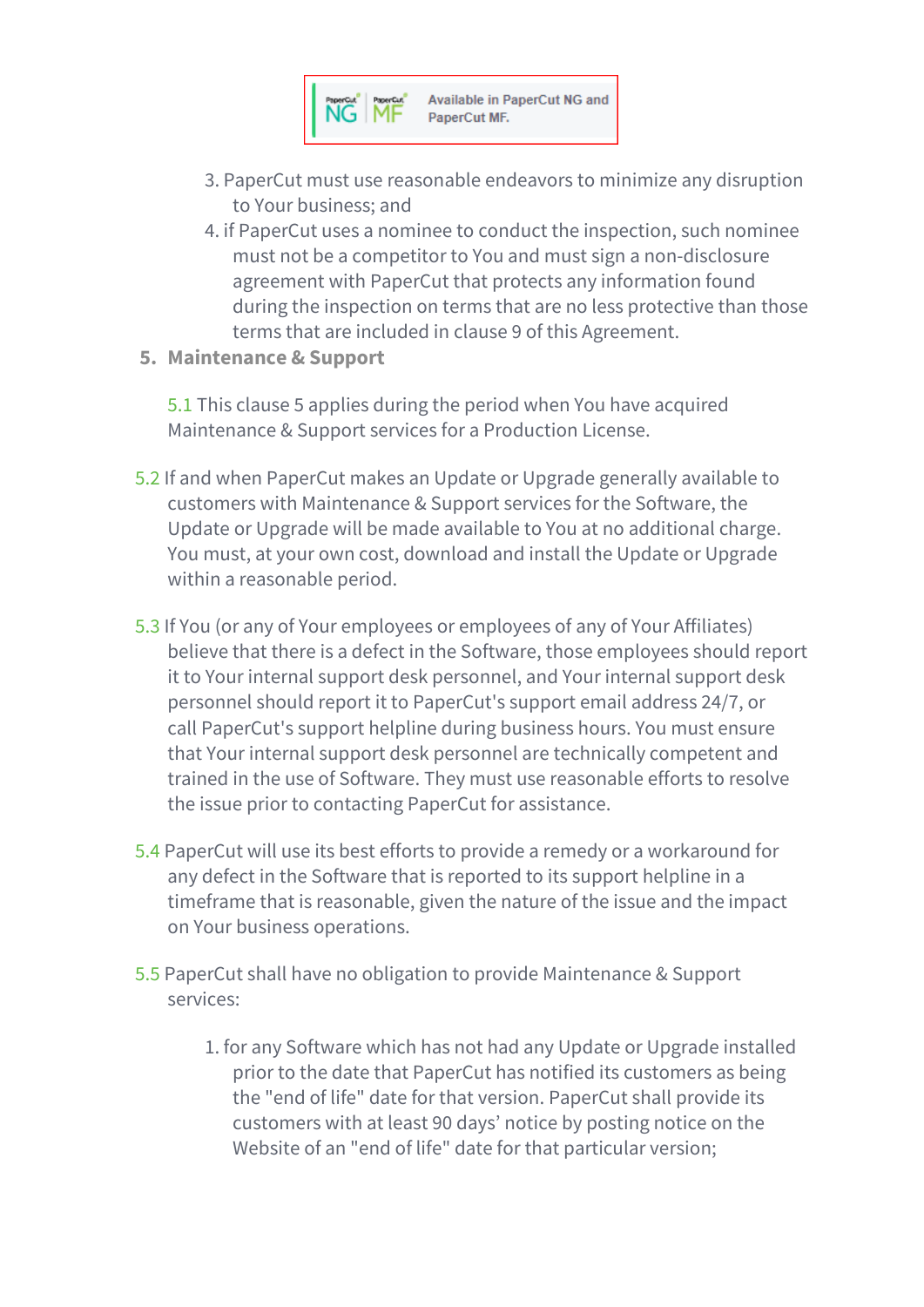

- 2. to any adaptations, translations or derivative works made to the Software; or
- 3. for any Evaluation License.
- 5.6 PaperCut shall have no obligation to provide Maintenance & Support services where faults arise from:
	- 1. misuse, incorrect use of or damage to the Software from whatever cause (other than any act or omission by PaperCut), including failure or fluctuation of electrical power;
	- 2. failure to maintain the necessary environmental conditions for use of the Software;
	- 3. use of the Software in combination with any equipment or software other than Authorized Platforms;
	- 4. any breach of Your obligations under this Agreement;
	- 5. having the Software maintained by a third party; or
	- 6. user error.
- 5.7 If it is necessary for PaperCut to attend Your (or Your Affiliates') premises to provide Maintenance & Support services, or PaperCut determines that the work it performed in relation to a logged issue was caused by any of the items in clause 5.6, then You must pay for such work at PaperCut's then current Fees and charges as well as any expenses (and travel time) incurred by PaperCut in performing such work.
- 5.8 Maintenance & Support Plus PaperCut offers extended support services beyond standard business hours based on the same terms of support at an additional cost to You.
- **6. FEES AND TAXES**

6.1 PaperCut will provide You with the ability to download the Software from our Website as an Evaluation License for use in accordance with this Agreement without charge.

6.2 Where You agree on the Contract Details to pay the Fees, charges and Taxes for any Production License, Maintenance & Support, additional Software, additional Users or extended usage rights, further period of Maintenance & Support or other thing acquired under this Agreement by credit card (or other online payment mechanism supported by PaperCut) then you must complete the relevant details and authorizations stated on the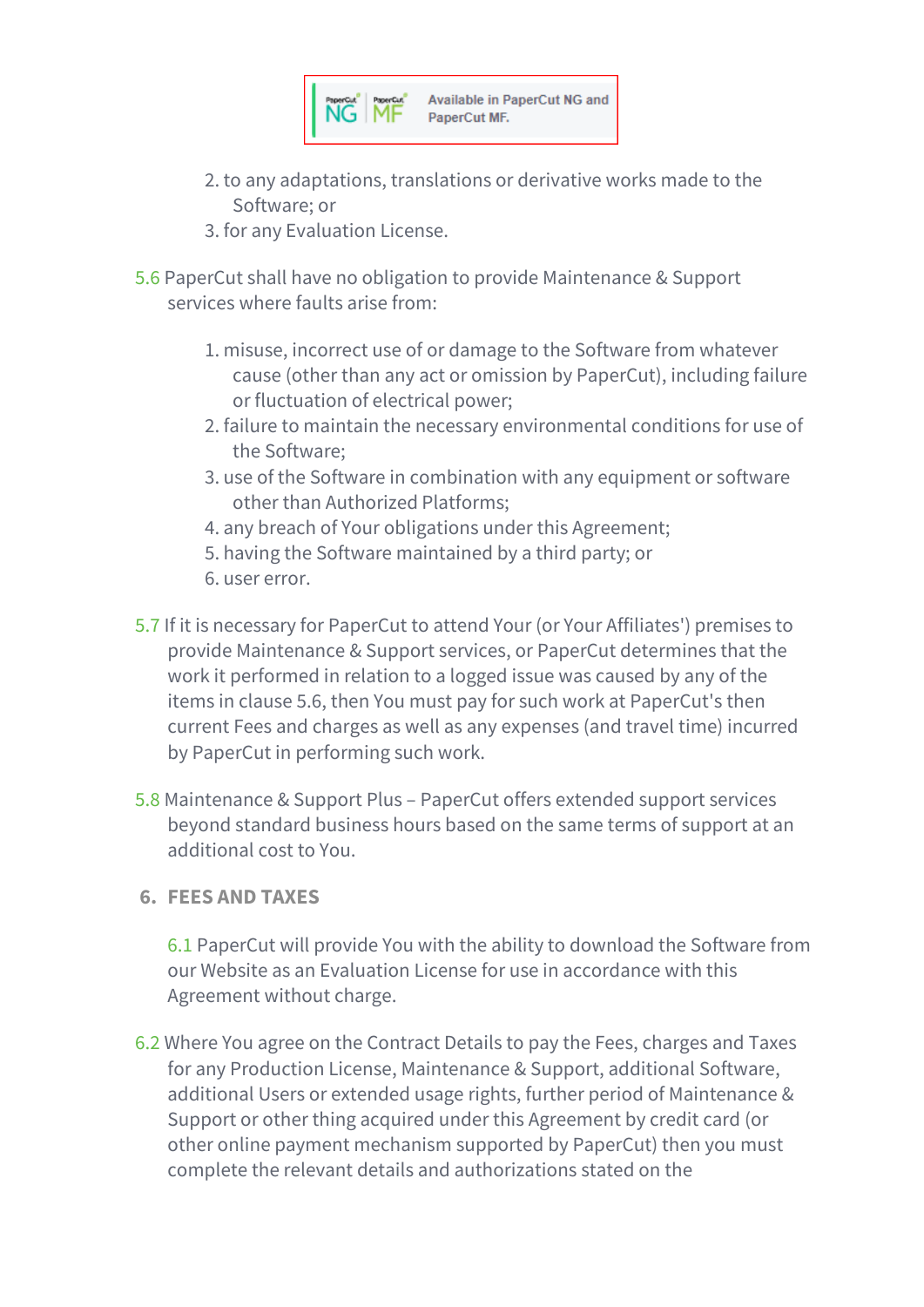

Website. PaperCut will provide you with a tax invoice/receipt promptly following receipt of Your payment.

- 6.3 Where You agree on the Contract Details to pay the Fees, charges and Taxes for any Production License, Maintenance & Support, additional Software, additional Users or extended usage rights, further period of Maintenance & Support or other thing acquired under this Agreement following receipt of a tax invoice, PaperCut will provide You with a tax invoice for the Fees and Taxes at the start of the license or the supply of the service, and You must pay this tax invoice within 14 days of receipt.
- 6.4 You are solely responsible for ensuring that PaperCut receives the net amount of the Fees for any transaction under this Agreement. This means:
	- 1. You must pay any fee for receiving the Software on physical media;
	- 2. You must pay any fee associated with the use of a credit card (or other payment mechanism accepted by PaperCut);
	- 3. You must pay any fee associated with a bank charge or transfer fee;
	- 4. You must pay any fee incurred by PaperCut for any charge back or other payment failure, plus PaperCut's administration fee for dealing with a failed payment (other than where a refund of the Fees is required to be provided by law););
	- 5. You are responsible to pay all Taxes. All payments under the Agreement must be made free and clear and without deduction for any and all present and future Taxes. Payments due to PaperCut under the Agreement must be increased so that the amounts received by PaperCut, after provision for Taxes and all Taxes on such increase, will be equal to the amounts required under the Agreement as if no Taxes were due on such payments.
- 6.5 You irrevocably authorize PaperCut to deduct from your credit card (or any debit card accepted by PaperCut) any amount due and payable under this Agreement without further reference to You.
- 6.6 You must pay a late charge for any failure to make any payment by the date required under the Agreement, calculated daily using a rate that is 4% over the Reserve Bank of Australia's Cash Rate, from the date that the payment first becomes overdue, to the date that the payment is received by PaperCut, both dates inclusive.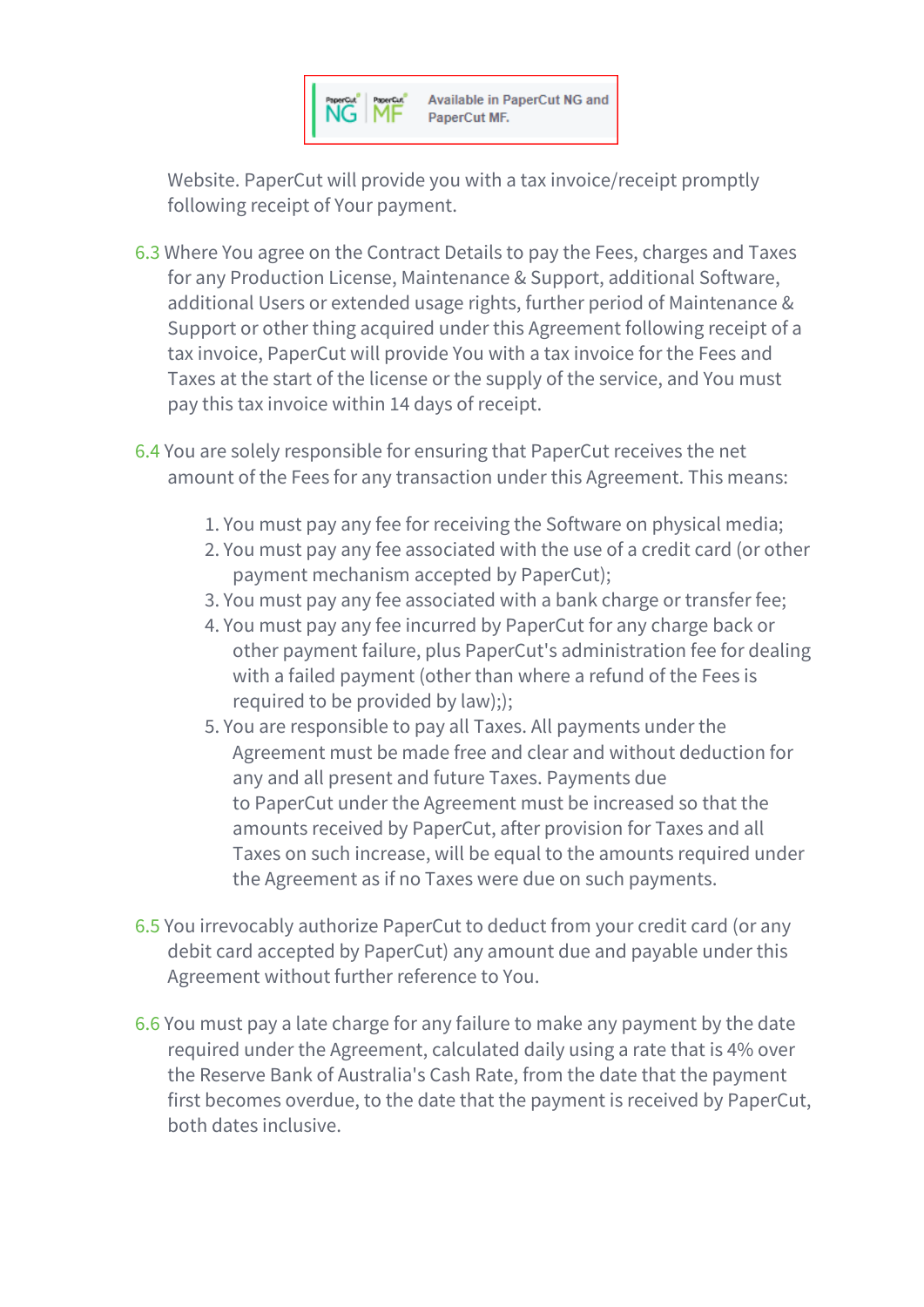

6.7 If any Fee, charge or Tax is not received by the required date, PaperCut may suspend Your access to the Software or suspend or cease providing services to You until the outstanding amounts (including applicable late charges, damages, costs and expenses) are paid. You do not have any claim for breach of contract or otherwise for any action taken by PaperCut under this clause.

#### **7. TRADEMARKS**

7.1 You acknowledge and agree that PaperCut is the owner and/or licensee of the PaperCut Marks. You do not acquire any right to use, or interest in, any of the PaperCut Marks. You must not at any time or in any way assert any ownership of, or any right in, the PaperCut Marks and You must not contest the right of PaperCut or any PaperCut Affiliate or any of their licensors to the use of any of the PaperCut Marks.

7.2 PaperCut will not use Your (or those of Your Affiliates) trademarks, logos or branding without your prior written consent. You give us consent to incorporate any trademark, logo or branding that You provide us into the Software in order to take advantage of the Software features that allow the use of customers' branding. PaperCut may disclose the fact that You (and Your Affiliates) are customers and the nature of Your (and Your Affiliates') use of the Software to third parties in private conversations and documentation, but PaperCut will not use Your name (or the names of Your Affiliates) in PaperCut's general marketing materials, websites, etc., without Your prior written consent.

#### **8. PROPRIETARY RIGHTS**

8.1 All Intellectual Property Rights created by any person that are adaptations, translations and derivative works in the Software or related documentation, are and shall remain the exclusive property of PaperCut (and its licensors, if any) or shall vest in or be transferred to PaperCut immediately upon creation, as the case may be.

- 8.2 Except for the rights expressly granted by PaperCut to You under this Agreement:
	- 1. PaperCut and its licensors, if any, reserve all right, title and interest in and to the Software or related documentation and all Intellectual Property Rights in them;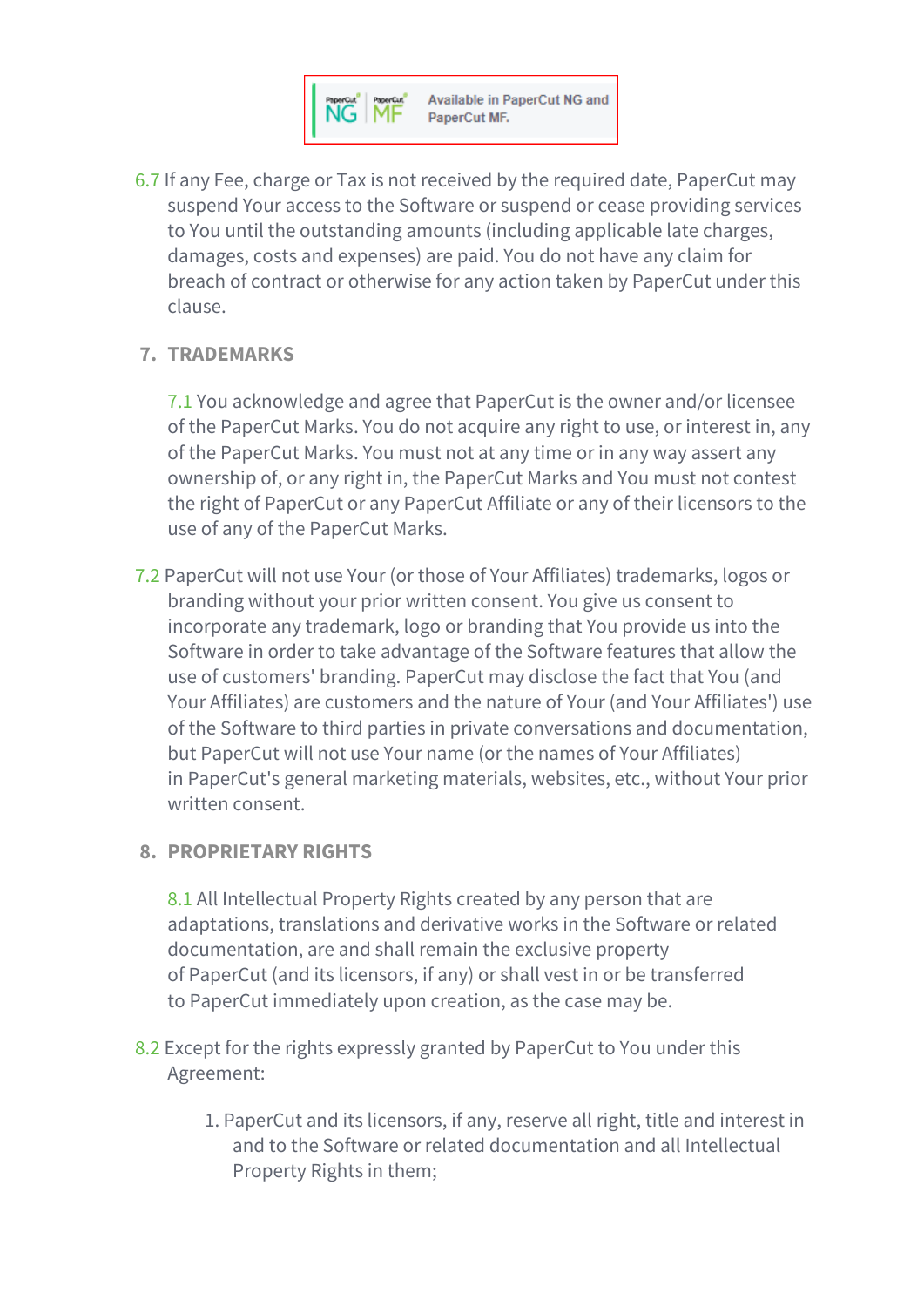

- 2. no right, title or ownership interest in or to the Software or related documentation whether by implication, estoppel or otherwise, is granted, assigned or transferred to You under or in connection with this Agreement.
- 8.3 You must not make any unauthorized copies of the whole or part of the Software or related documentation. You acknowledge and agree that the unauthorized disclosure, use or copying of the Software or related documentation may cause PaperCut serious financial loss that may not be adequately compensated by monetary damages. Accordingly, in the event of any unauthorized disclosure, use or copying of the Software or related documentation, You agree that PaperCut shall have the right to seek injunctive relief to stop such unauthorized disclosure, use or copying.

**Third Party Proprietary Rights:**

- 8.4 Third party software. The Software may include third party software from whom PaperCut has obtained a licensed right.
- Licenses for Attributions to third party software and relevant license information are provided in the file THIRDPARTYLICENSEREADME.txt in the root folder of the Software installation.
- **9. CONFIDENTIAL INFORMATION**

9.1 The Recipient must not use any of the Discloser's Confidential Information except in connection with the performance of its obligations specified in this Agreement.

- 9.2 The Recipient must not disclose the Discloser's Confidential Information to any third party without obtaining the Discloser's prior written consent, provided that the Recipient may disclose the Discloser's Confidential Information to:
	- 1. its employees, agents and contractors, and those of any of its Affiliates, who have entered into a written agreement with the Recipient that is no less protective of the Discloser's Confidential Information than this Agreement provided those persons have a need to know such information for the purposes of this Agreement;
	- 2. to its lawyers, bankers, auditors, accountants and insurers, who have a need to know the information in order to provide professional advice to the Discloser relating to this Agreement.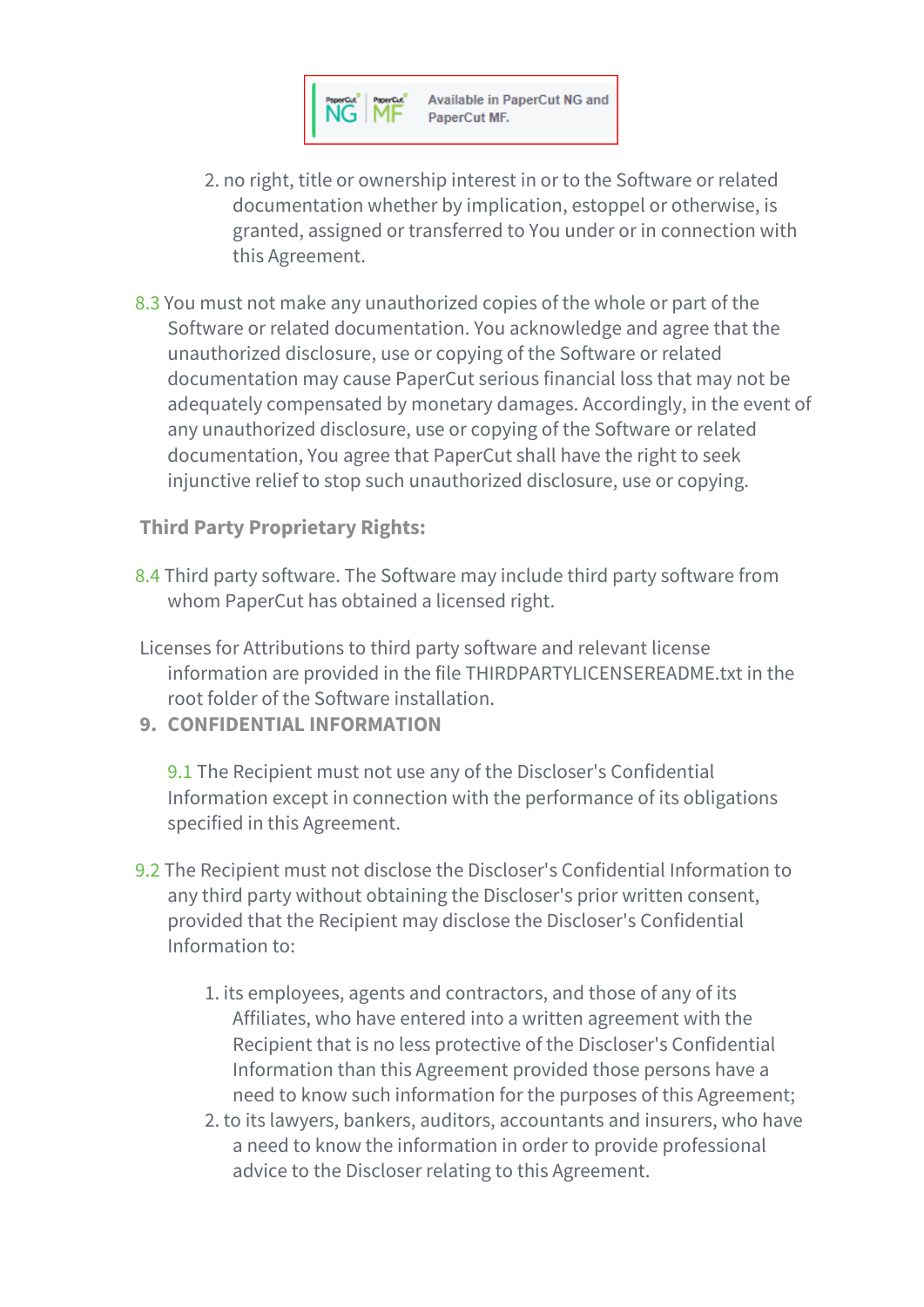

- 9.3 You must ensure that each person who is issued with a License Key does not disclose their License Key to any other person.
- 9.4 The Recipient must use, and must ensure that any person to whom it is permitted by this Agreement to disclose the Discloser's Confidential Information to uses, the same measures to protect the Discloser's Confidential Information as it uses to protect its own confidential information, but in no event less than reasonable measures.
- 9.5 The [restrictions](javascript:void(0);) in this clause 9 shall not apply to information that:
	- 1. is independently developed by the Recipient without any access to the Confidential Information of the Discloser;
	- 2. becomes known to the Recipient without restriction, from a third party who, to the Recipient's knowledge, was not bound by a confidentiality agreement with the Discloser, or otherwise prohibited from disclosing the information to the Recipient, or had the right to disclose it;
	- 3. was available to the Recipient on a non-confidential basis prior to disclosure by the Discloser;
	- 4. was lawfully in the possession of the Recipient before the information was disclosed to it by the Discloser, and that was not subject to a confidentiality obligation;
	- 5. is or becomes part of the public domain through no act or omission of the Recipient;
	- 6. the parties agree in writing is not confidential or may be disclosed; or
	- 7. is required to be disclosed under an order or requirement of a court, administrative agency, or other governmental body (but only to the minimum extent required to comply), provided however, that Recipient shall provide prompt notice to Discloser of any potential disclosure and shall use its reasonable efforts to prevent disclosure of such information..

# **Privacy**

- 9.6 The parties must:
	- 1. comply with the requirements of the any privacy law in the country in which the party is located and in any country to which the personal information is to be sent; and
	- 2. only use, manipulate, store and handle personal information for the purposes of meeting its obligations under this Agreement.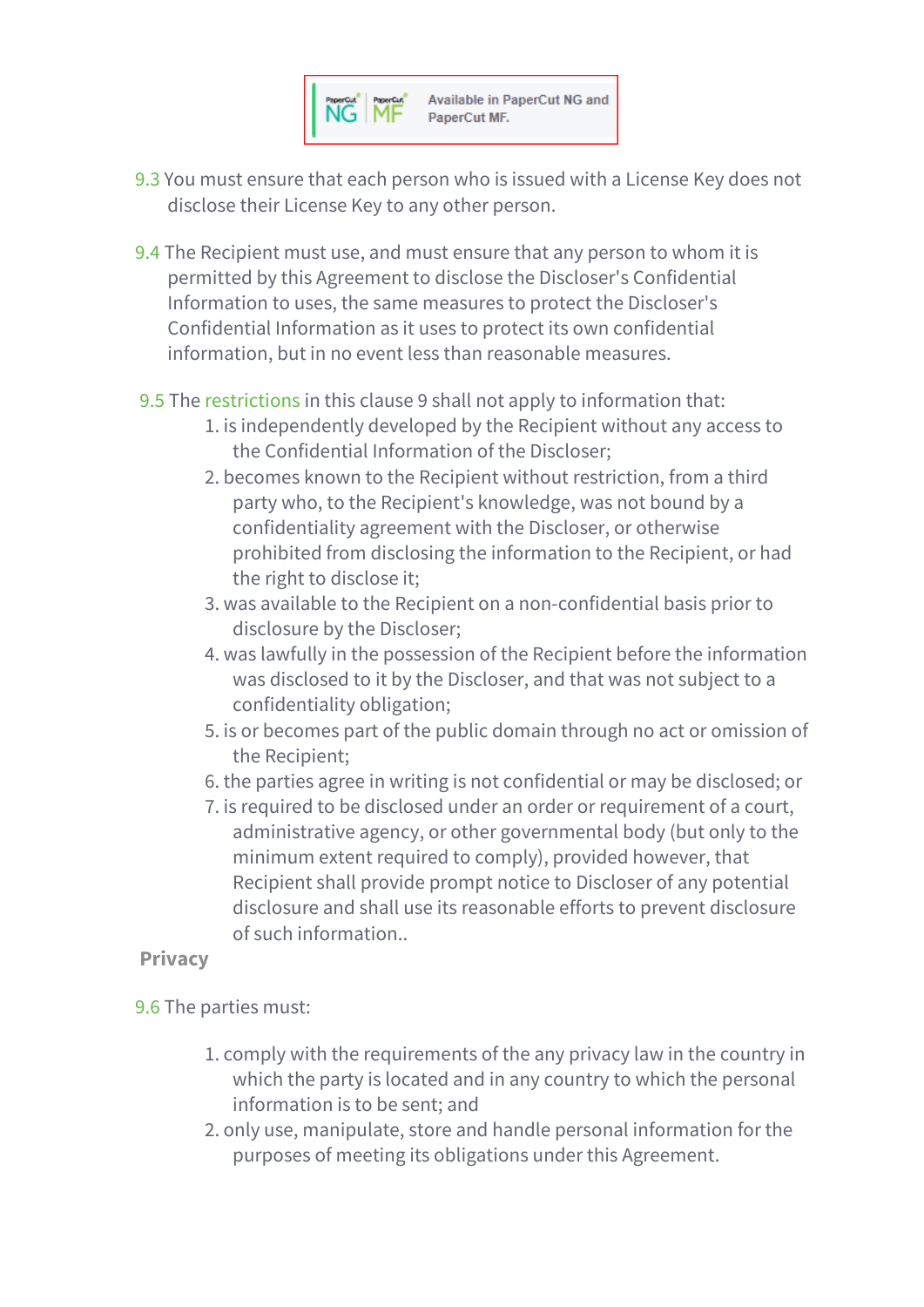#### 9.7 You warrant that:

- 1. Each individual about whom PaperCut will obtain personal information from You as a result of this Agreement has agreed to the handling and processing of his or her personal information as outlined in our Privacy Policy;
- 2. You have obtained the informed consent from each individual about whom PaperCut will obtain personal information from You as a result of this Agreement, including the individual's consent to transfer his or her personal data outside of his or her country of residence as outlined in our Privacy Policy; and
- 3. PaperCut, its Representatives and their permitted successors, assignees and sub-licensees may use that individual's personal information in any manner that may be reasonably contemplated by this Agreement, including a transfer overseas for the purpose of providing support and error correction services, and as outlined in our Privacy Policy. Consent to use of data
- 9.8 You agree that PaperCut may collect and use technical information including but not limited to technical information about your system setup, license, and feature usage – that is gathered periodically to facilitate the provision of Software updates, product improvement, product support and other services to You. PaperCut may use this information to improve, provide, and develop our products, services and technologies. PaperCut will not disclose this information in a form that personally identifies you.

#### 9.9 Obtaining Updates

- 1. By clicking the "Check for updates" button, You authorize PaperCut to gather system, version and licensing information to facilitate the provision of software updates, product support, and other services to You (if any) related to the PaperCut software.
- 2. You agree that our systems may from time to time automatically update the PaperCut Mobility Software that You have installed to a newer version. This may involve the automated collection of system information. You agree to receive these automatic updates without any additional notice.

#### **10. LIMITATION OF LIABILITY**

10.1 Except as set out in this Agreement, to the extent permitted by law, and subject to clause 10.2, PaperCut's total, cumulative liability to You (and Your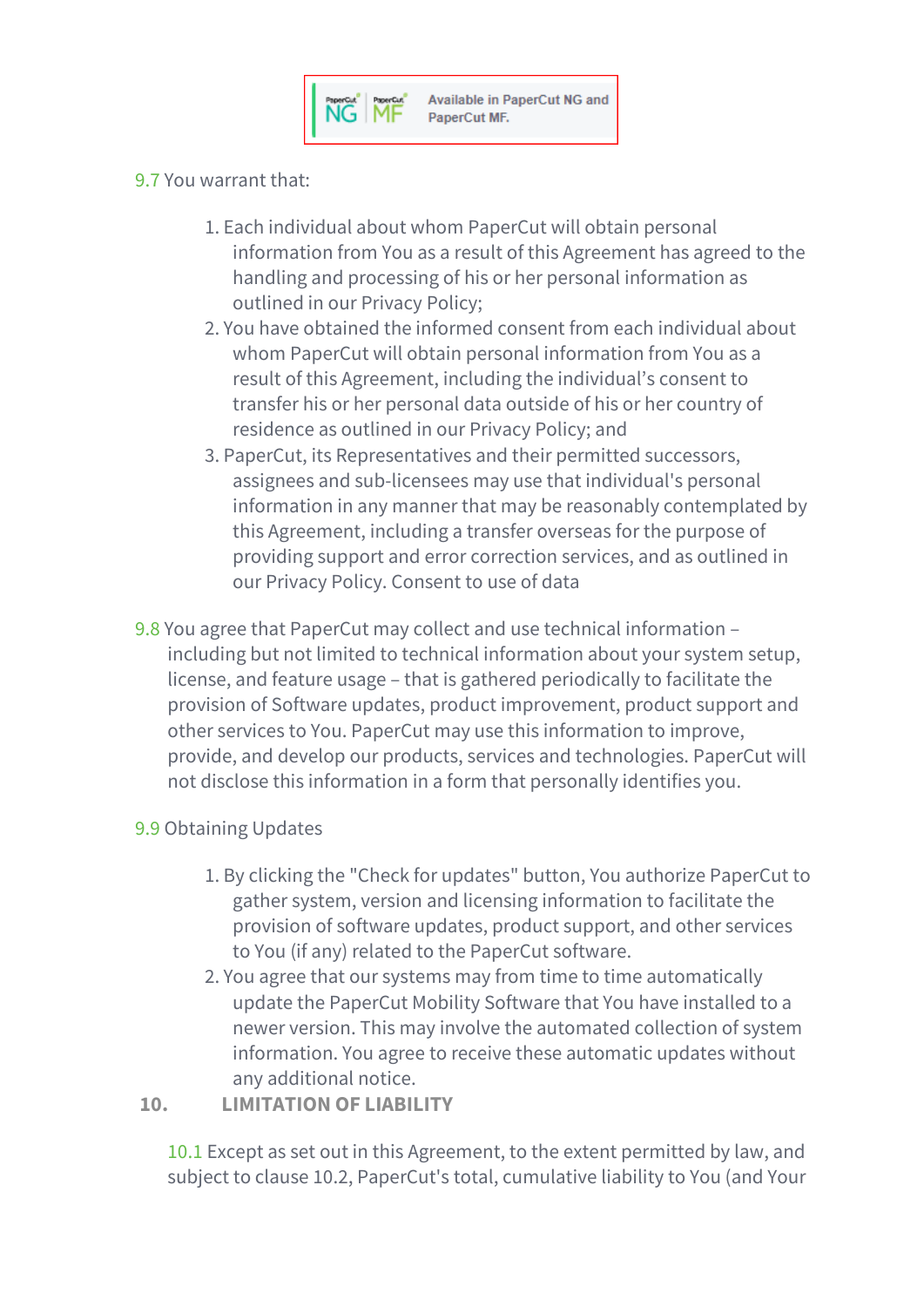

Affiliates) for any claim whether it be for breach of contract (including under an indemnity), in tort (including negligence), breach of statutory duty or otherwise, arising out of or in connection with the Software, the Maintenance & Support service, this Agreement or the relationship between the parties, shall be limited to:

- 1. where the claim arises in connection with the Software, the total of all Fees paid by You for the Production License; or
- 2. where the claim arises in connection with the Maintenance & Support, the total of all Fees paid by You for the Maintenance & Support during the Maintenance & Support year in which the claim first arose; or
- 3. or any other claim, USD\$10,000
- 10.2 To the extent permitted by law, PaperCut will not be liable for any loss, damage or expense which is indirect, consequential, special or exemplary damages, nor for any lost profits, lost revenue, lost data or business interruption, even if PaperCut has been advised of, knows of, or should have known of the possibility of such loss, damage or expense.
- 10.3 You acknowledge and agree that owing to the nature of the Software, PaperCut does not represent or warrant that:
	- 1. access to the Software will be continuously available; or 2. the Software will be error free.
- 10.4 You act as an agent for Your Affiliates in respect of this Agreement and are responsible to PaperCut for their acts and omissions.

# **11. INDEMNIFICATION**

11.1 In addition to any rights You may have at law, PaperCut undertakes at its own expense to indemnify and defend You or, at PaperCut's option, settle any claim or action brought against You alleging that the use or possession of the Software in accordance with this Agreement infringes any Intellectual Property Right enforceable in the United States, Canada, United Kingdom, any country in the EU, Switzerland, Australia, New Zealand, China, Hong Kong, Singapore and Japan (an "Infringement Claim") and shall be responsible for any losses, damages, expenses or costs (including reasonable legal fees) incurred by, or awarded against You as the result of, or in connection with, any such Infringement Claim, provided that: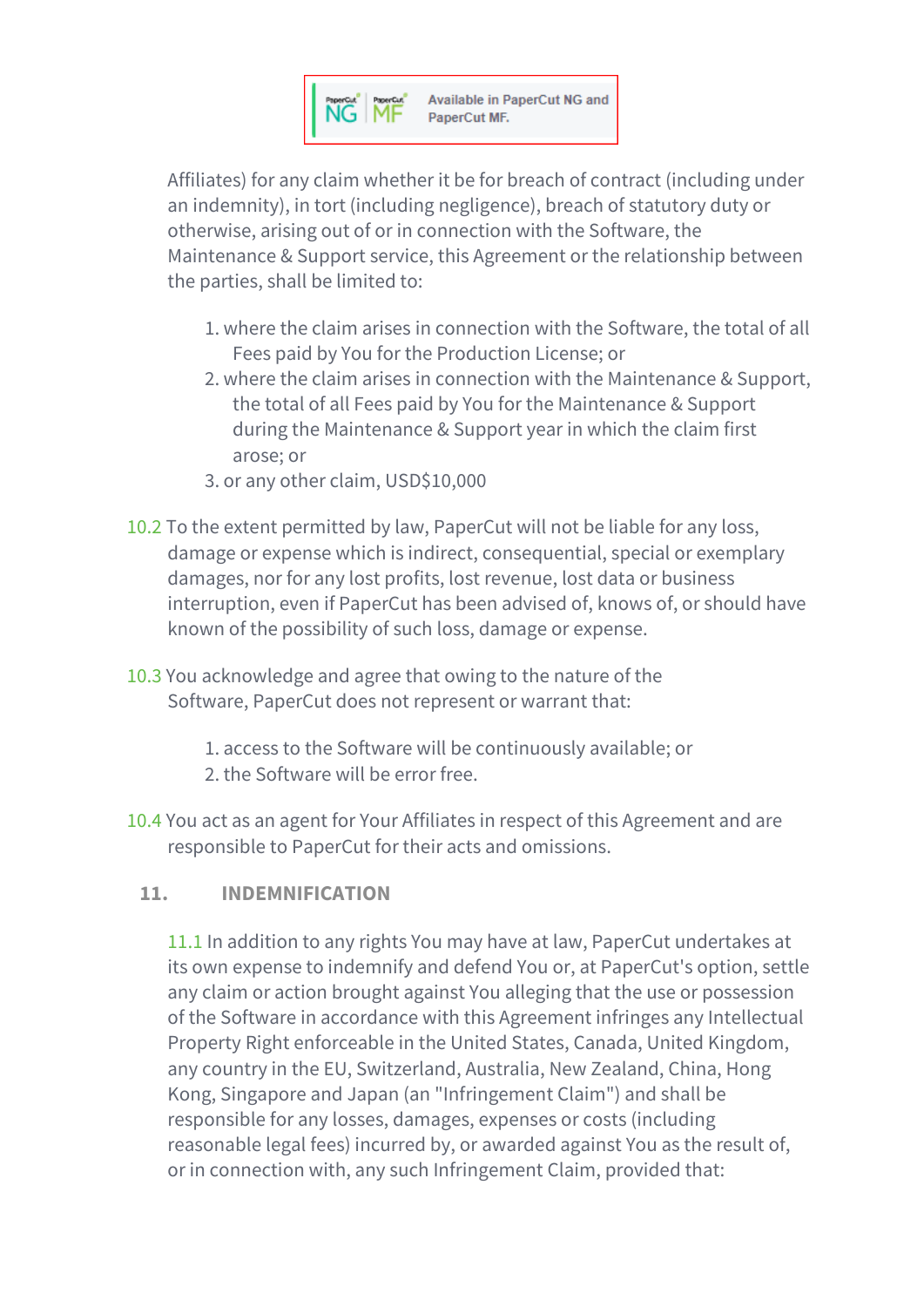

- 1. You promptly notify PaperCut of the Infringement Claim in writing, specifying the nature of the claim in reasonable detail and providing access to, and copies of, documents, software any other material, that are relevant to the Infringement Claim, as well as providing prompt access to any Representative who may be relevant to PaperCut's defense of Infringement Claim;
- 2. You do not make any admission of liability, agreement or compromise in relation to the Infringement Claim without the prior written consent of PaperCut;
- 3. You grant PaperCut the sole right to defend, negotiate and settle the Infringement Claim, at PaperCut's expense, or at PaperCut's option, PaperCut may permit You to defend the Infringement Claim in which case:

(i) PaperCut will pay any costs associated with Your defense, and will provide security for such costs; and

(ii) You must follow any reasonable request from PaperCut to avoid, dispute, defend and/or compromise the Infringement Claim;

- 4. You provide PaperCut with reasonable assistance, at PaperCut's expense, to defend, negotiate and settle the Infringement Claim.
- 11.2 PaperCut will have no obligation under this clause 11 or otherwise with respect to any Infringement Claim based upon:
	- 1. any use of the Software not in accordance with this Agreement, or documentation provided by PaperCut;
	- 2. the combination, operation or use of the Software with any other product, equipment, business method, software or data;
	- 3. any modification of the Software by any person other than PaperCut or its authorized agents or subcontractors; or
	- 4. any use of the Software after PaperCut has provided You a new software version, patch or correction that would have overcome the infringement.
- 11.3 If any Infringement Claim is made, or in PaperCut's opinion is likely to be made, then PaperCut may (at its sole option and expense) either:
	- 1. procure for You the right to continue using the affected Software, or substantially similar software that does not substantially affect the functionality of the Software, in accordance with this Agreement;
	- 2. replace or modify the affected Software so that it becomes noninfringing but performs substantially the same functions; or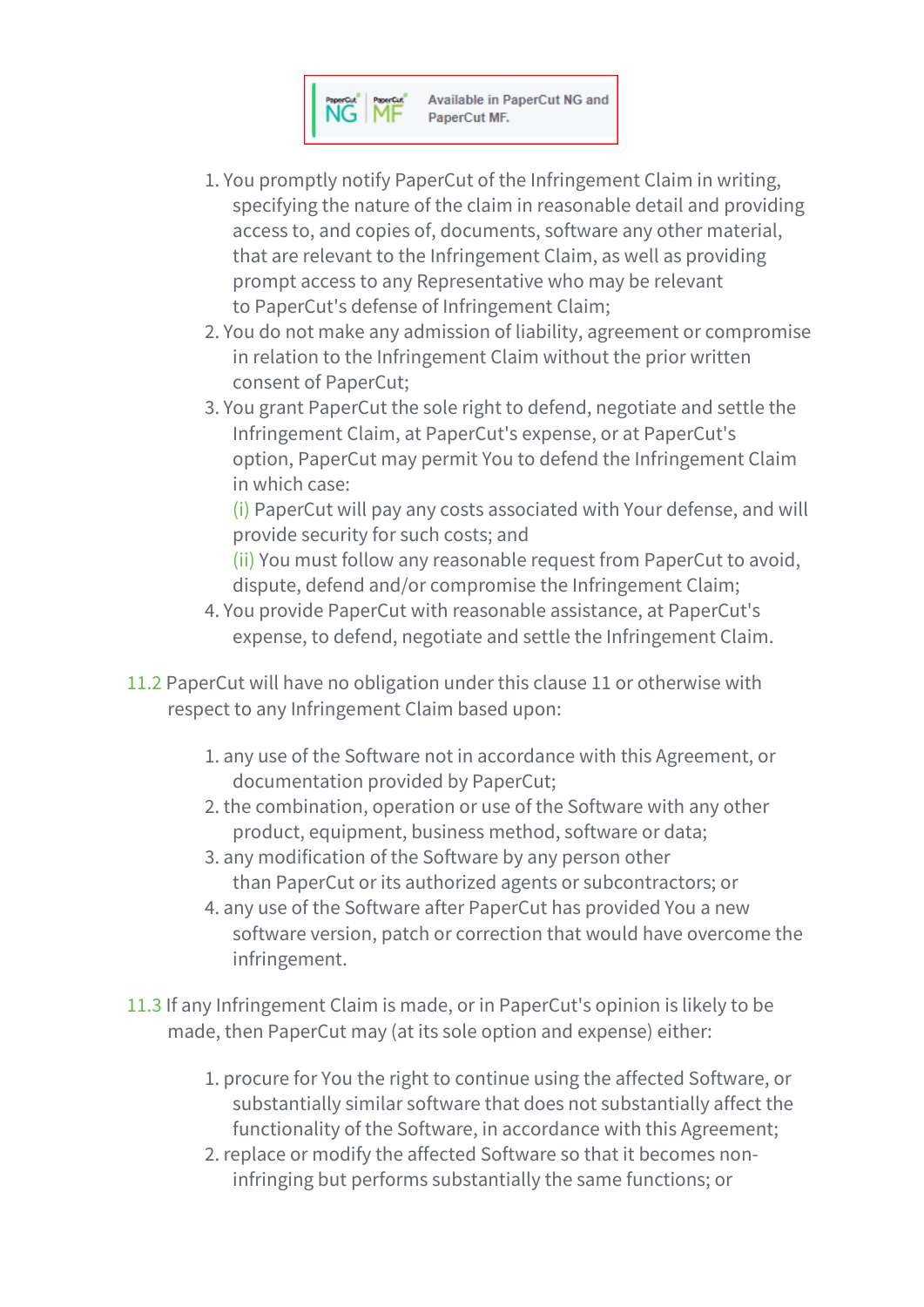

- 3. if neither (a) or (b) is commercially reasonable, as determined in PaperCut's sole discretion, then PaperCut may terminate Your rights to use the affected Software and pay damages of up to an amount of the Fees paid for the license for the Software.
- 11.4 Subject to any rights that You may have under statute, this clause 11 states PaperCut's entire liability and Your sole and exclusive remedy for any claims related to any infringement of the Intellectual Property Rights in respect of the Software.

#### **12. TERMINATION**

12.1 PaperCut may immediately terminate this Agreement for cause by giving You written notice if You:

- 1. breach any of the provisions of clauses 4, 6, 7.2, 8.3, 9 or 13.5;
- 2. breach any other provision of the Agreement and You do not remedy it within 14 days of PaperCut providing You written notice of the breach;
- 3. cease to carry on business, are unable to pay Your debts as they fall due, You enter into liquidation or have a controller, managing controller, liquidator or administrator appointed or suffer any similar event in any jurisdiction; or
- 4. merge with, sell substantially all of Your assets, or You are subject to a change of control. A "change of control" shall be deemed to occur when an entity acquires fifty percent (50%) or more of Your voting shares or equity interest, or fifty percent (50%) or more of Your assets, in the event of a change of a majority of Your Board of Directors (or majority of the partners if a partnership), or if there is any other effective change of control.
- 12.2 You may immediately terminate this Agreement for cause by giving PaperCut written notice if PaperCut:
	- 1. breaches any of the provisions of this Agreement and PaperCut does not remedy it within 30 days of You providing PaperCut written notice of the breach; or
	- 2. ceases to carry on business, is unable to pay its debts as they fall due, enters into liquidation or has a controller, managing controller, liquidator or administrator appointed or suffer any similar event in any jurisdiction.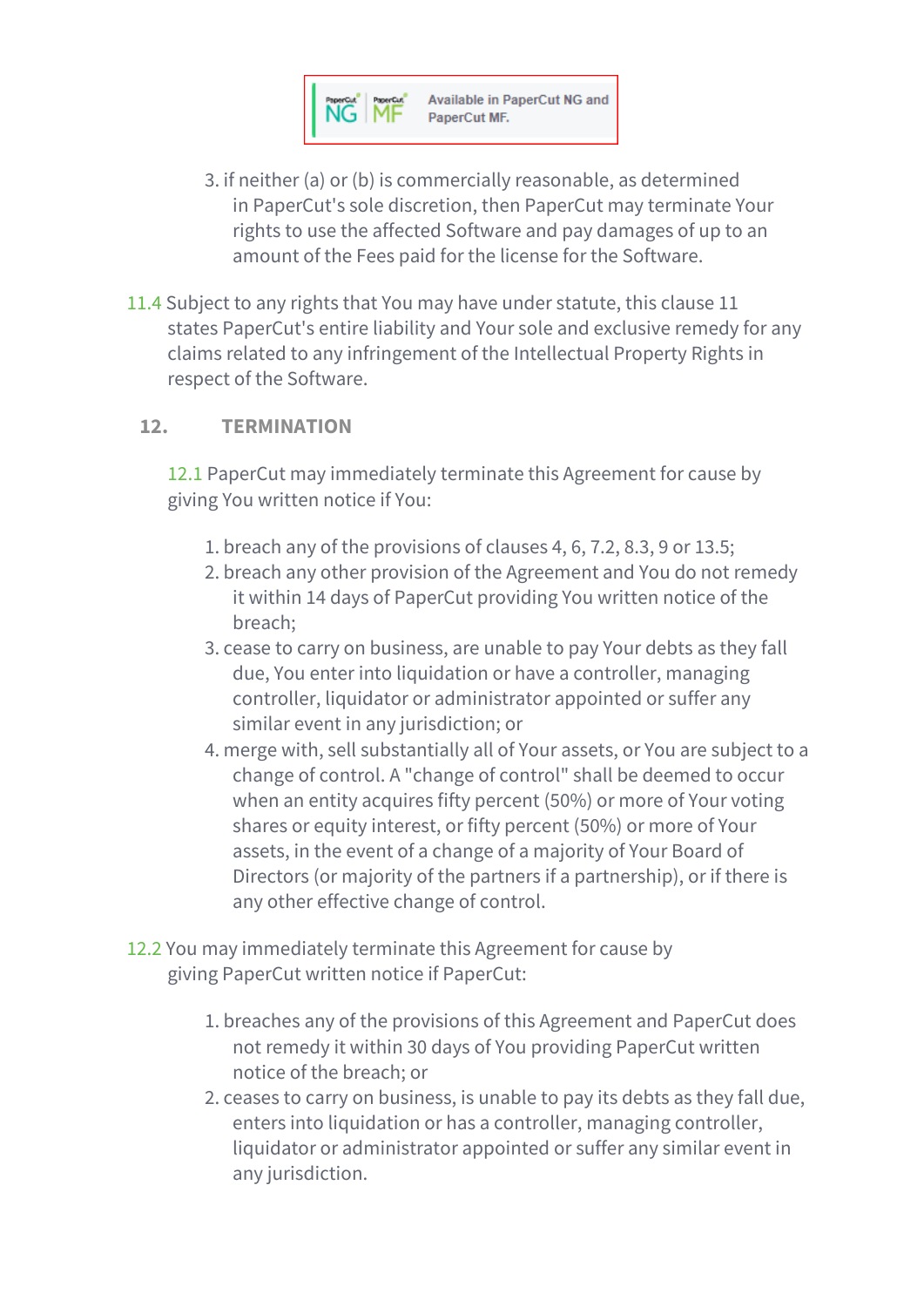

- 12.3 If this Agreement terminates:
	- 1. any license for Software and its related Maintenance & Support terminates immediately;
	- 2. each party shall immediately return to the other or at the other party's request, destroy – any of the other's Confidential Information;
	- 3. You must ensure that all copies of the Software installed pursuant to this Agreement are uninstalled and deleted from all hardware in your possession or control within 14 days of the date this Agreement is terminated.
- 12.4 Any termination of this Agreement shall not prejudice, limit or restrict any other rights or remedies either party may have arising prior to such termination. To the extent permitted by law, PaperCut shall be under no obligation to refund any amounts paid by You for any of the Software or Maintenance & Support services that have been provided prior to any termination of this Agreement.

#### **13. GENERAL**

**Notices**

- 13.1 Any notice that is given under this Agreement:
	- 1. by PaperCut NG/MF may be:
		- (i) posted to You;
		- (ii) emailed to You at any email address provided by You;
		- (iii) included on any invoice (which may be emailed or posted to You); or

(iv) posted on the Website. You must review the Website regularly for notices.

- 2. by You must be posted to PaperCut at the address stated on the latest invoice.
- 13.2 A notice is deemed to be received:
	- 1. when posted from Australia to an address in Australia; within 3 business days of the date when it was posted;
	- 2. when posted from an address outside of Australia, within 7 days of the date when it was posted; or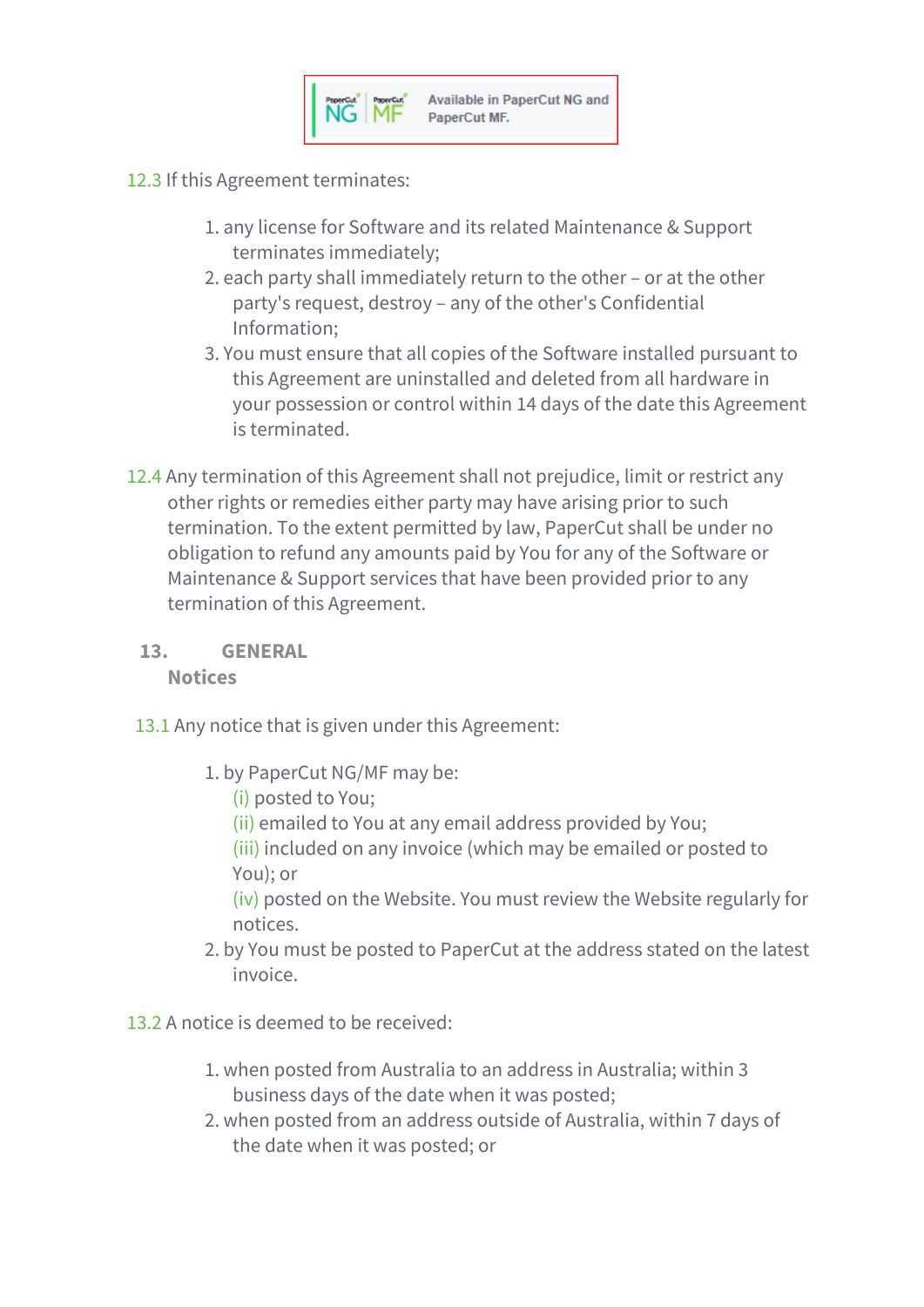

- 3. when emailed; within 1 business day of the date that the email was sent, provided no notice of failure has been received by the sender;
- 4. when posted on the Website, within 3 business days of the date it was posted.

## **Relationship of Parties**

13.3 The parties to this Agreement are independent contractors. Nothing in this Agreement shall be deemed to create an agency, employment, partnership, fiduciary or joint venture relationship between the parties, constitute any party the agent of another party, nor authorize any party to make or enter into any commitments for or on behalf of any other party.

#### **Compliance with Laws**

13.4 You must comply with all laws which are relevant to You performing Your obligations under this Agreement.

#### **Assignment**

- 13.5 You must not assign or transfer this Agreement or any rights or obligations under this Agreement, in whole or part, without the prior written consent of PaperCut.
- 13.6 PaperCut may assign or transfer this Agreement, in whole or part, without Your consent to any PaperCut Affiliate or in connection with a merger, acquisition, or purchase of fifty percent (50%) or more of its assets. PaperCut may assign or transfer all or part of any of its rights to receive any Fees and Taxes or other monies due under this Agreement, to any person without Your consent. Notwithstanding clause 9, PaperCut may disclose any of Your Confidential Information which is reasonably necessary to affect any assignment or transfer.

#### **Waiver**

13.7 No failure or delay by a party to exercise any right or remedy provided under this Agreement or by law shall constitute a waiver of that or any other right or remedy, nor shall it preclude or restrict the further exercise of that or any other right or remedy. No single or partial exercise of such right or remedy shall preclude or restrict the further exercise of that or any other right or remedy.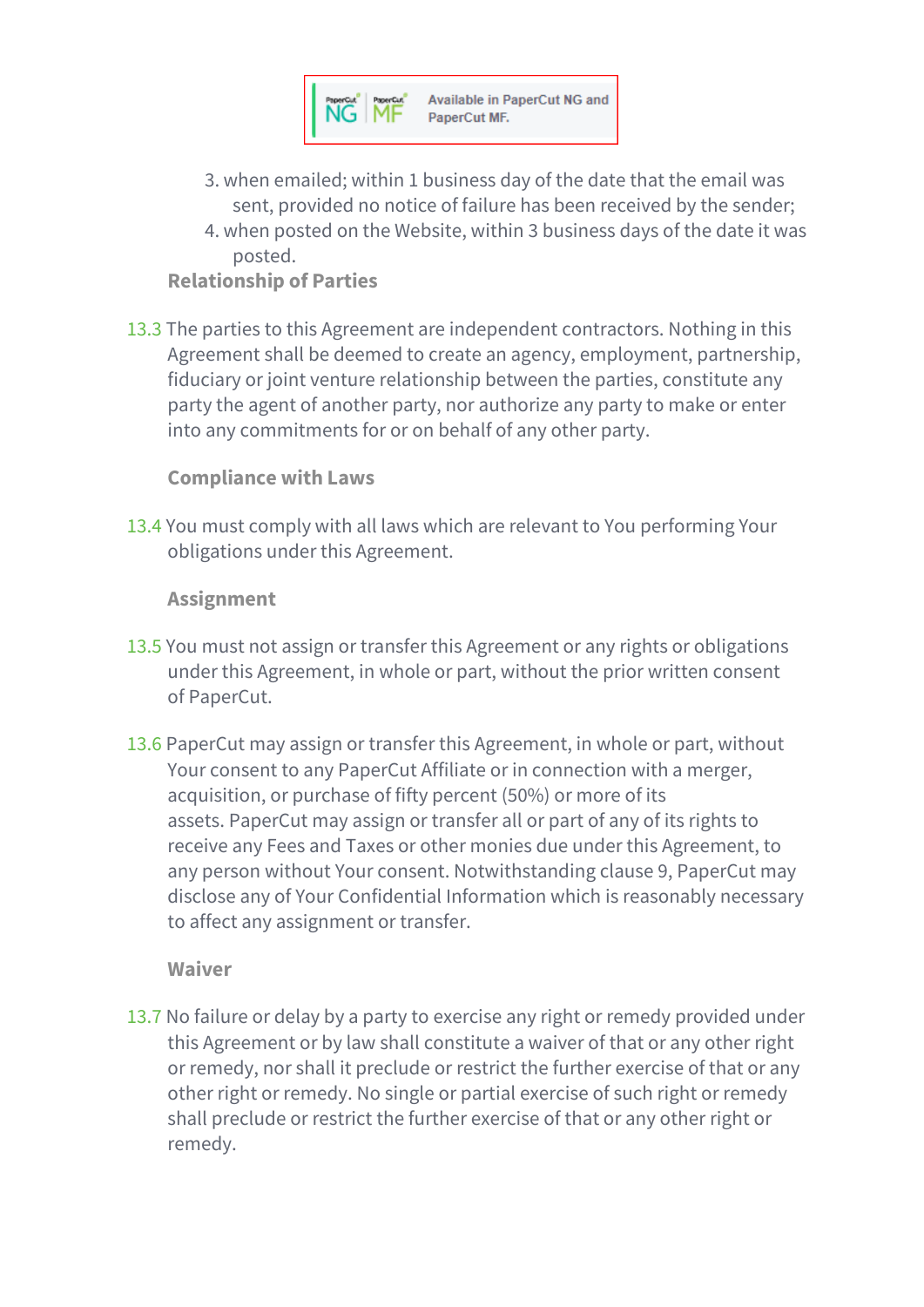## **Remedies**

13.8 Except as specifically provided otherwise in this Agreement, the rights and remedies provided under this Agreement are cumulative and in addition to, and not exclusive of, any rights or remedies provided by law.

#### **Severability**

13.9 If any part of this Agreement is determined to be invalid, illegal or unenforceable by any court or competent authority, such part will be severed from the remainder of the Agreement and the remaining provisions will continue in force

#### **Force Majeure**

13.10 Except for Your obligations to pay PaperCut under this Agreement, neither party shall be in breach of this Agreement nor liable to the other party for any failure or delay in performance caused by events beyond the party's reasonable control.

#### **Agreement**

- 13.11 All clauses which naturally survive termination of the Agreement, including clauses 4.6, 7.1, 8, 9, 10, 12.3(b), 12.4 and 13, will survive termination of this Agreement.
- 13.12 The parties are entitled to rely on any notice or communication in electronic format, including any facsimile or email, that on its face appears authentic, and that has the purported author's name on it to the same extent as if it were a document written by the author. The parties consent to this Agreement being signed or varied through electronic communication.

#### 13.13 To the extent permitted by law:

- 1. PaperCut excludes any warranty or guarantee not expressly stated in this Agreement, whether express, implied or statutory, including any guarantees or warranties of acceptability and fitness for a particular purpose;
- 2. this Agreement constitutes the entire agreement between the parties regarding the subject matter and supersedes all prior or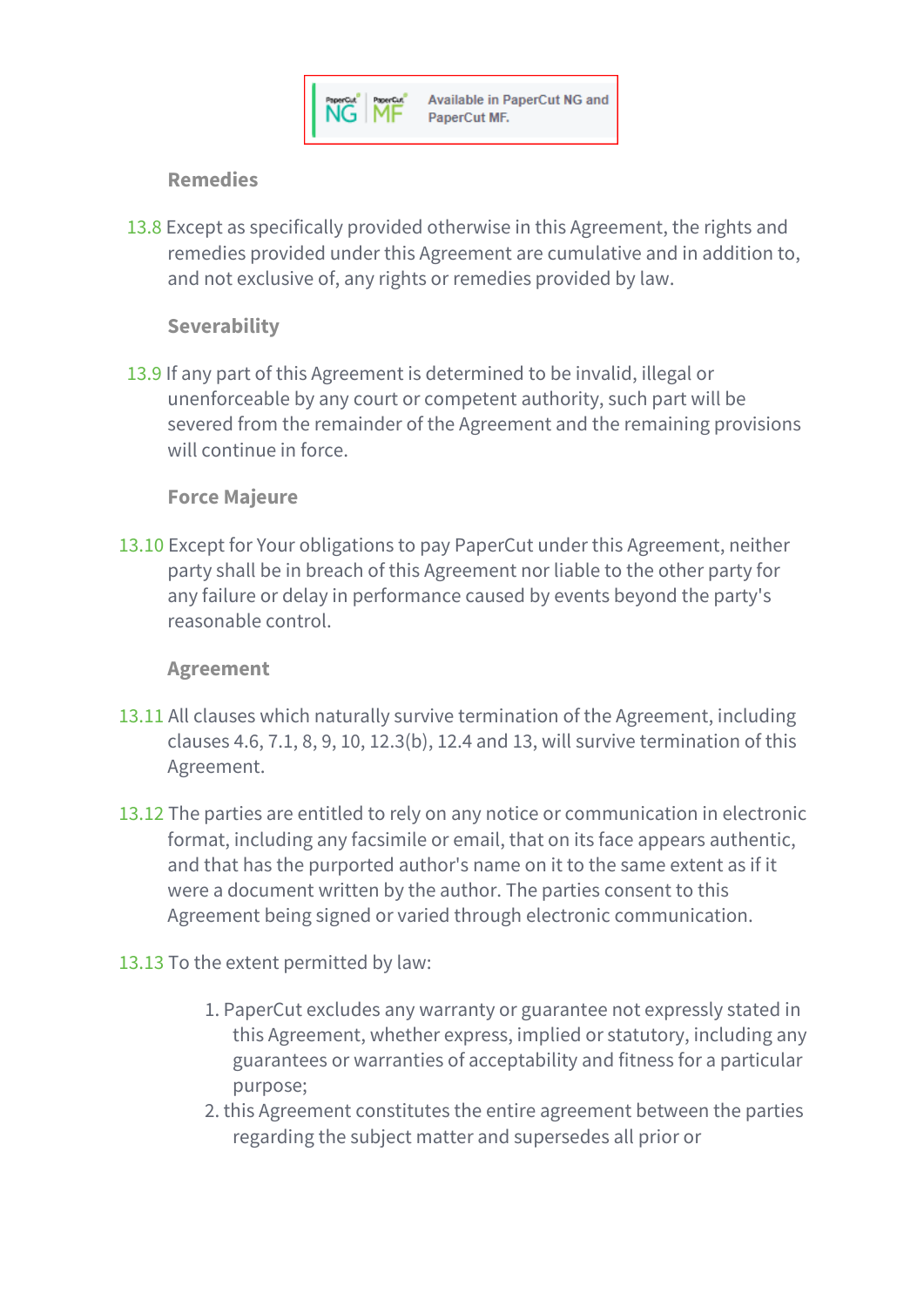

contemporaneous agreements, arrangements, understandings and communications, whether written or oral.

**Export**

13.14 You acknowledge and agree that the Software may be subject to applicable export and import laws. You agree not to export the Software or any direct product thereof, directly or indirectly in violation of these laws, nor will they be used for any purpose prohibited by these laws, including nuclear, chemical or biological weapons proliferation.

**Governing Law**

- 13.15 If You are resident, domiciled or incorporated in the USA, this Agreement will be governed by the laws of the State of Oregon, USA, without regard to its conflict of law principles. The parties submit to the exclusive jurisdiction of the courts in the State of Oregon. You hereby agree any claims will be brought exclusively in the federal or state courts located in Oregon and the parties hereby irrevocably consent to the personal jurisdiction and venue of the courts located in Oregon for the purpose of litigating any and all such claims.
- 13.16 If You are resident, domiciled or incorporated in the United Kingdom, this Agreement will be governed by the court of England and Wales, without regard to its conflict of law principles. The parties submit to the exclusive jurisdiction of the courts of England and Wales. You hereby agree any claims will be referred to and finally resolved by arbitration under the London Court of International Arbitration (LCIA) Rules and the parties hereby irrevocably consent to the personal jurisdiction and venue of the courts located in England for the purpose of litigating any and all such claims.
- 13.17 In all other cases, this Agreement will be governed by the laws of the State of Victoria, Australia, without regard to its conflict of law principles. The parties submit to the exclusive jurisdiction of the courts in the State of Victoria, Australia.

# **14. COUNTRY-SPECIFIC PROVISIONS**

The following provisions apply to the extent required under local laws. **Australia: Australian Consumer Law**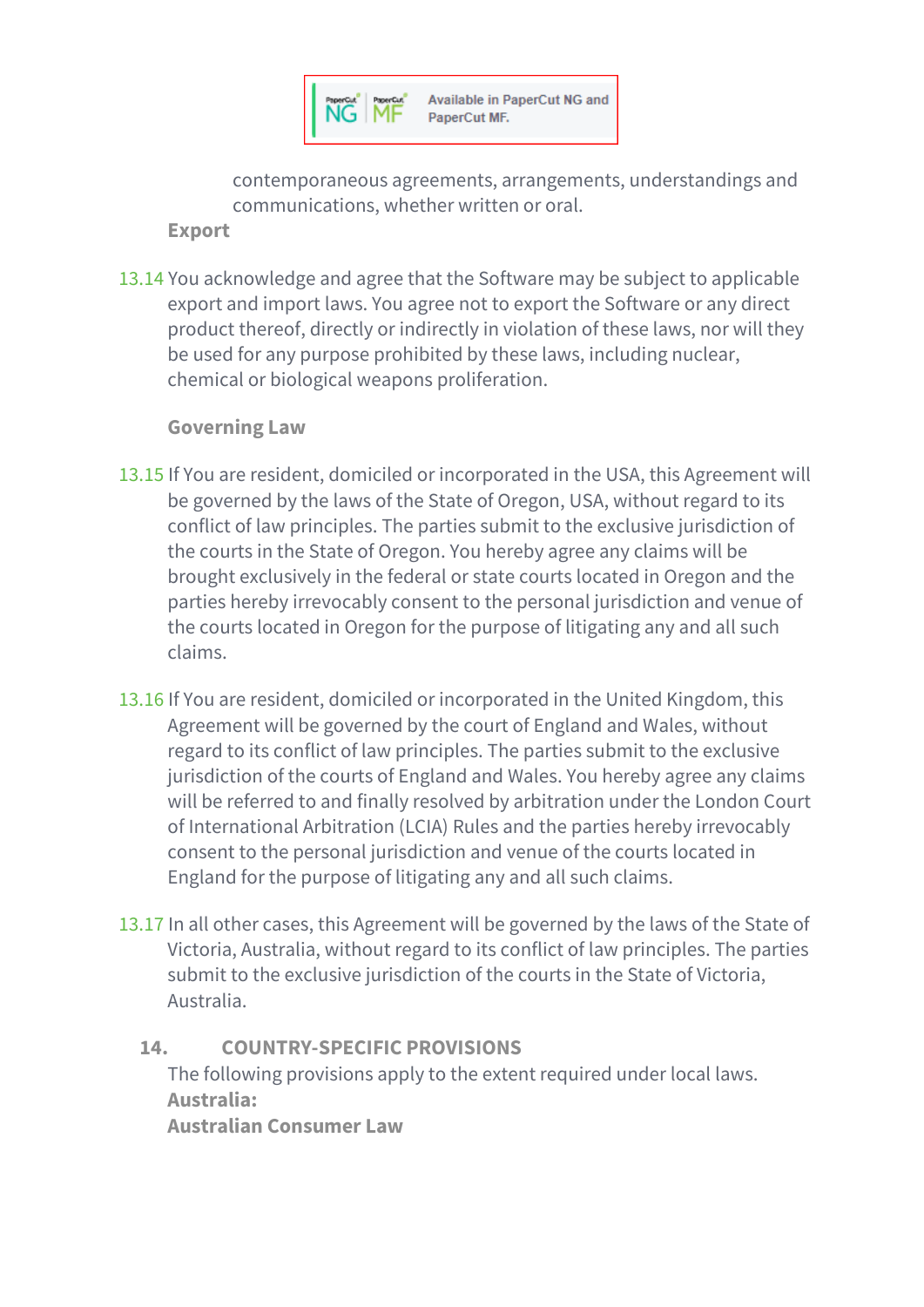

- 14.1 Our goods come with guarantees that cannot be excluded under the Australian Consumer Law (ACL). You are entitled to a replacement or refund for a major failure and for compensation for any other reasonably foreseeable loss or damage. You are also entitled to have the goods repaired or replaced if the goods fail to be of acceptable quality and the failure does not amount to a major failure.
- 14.2 The Maintenance & Support services that are provided to remedy any defect in the Software may be a "Warranty Against Defects" as defined in the ACL.

The Maintenance & Support services are provided by PaperCut Software Pty. Ltd. (ACN 124 440 400) Level 1, 3 Prospect Hill Rd, Camberwell, Victoria, 3124, Australia, tel +61 3 9809 5194, email address customer.service@papercut.com.

In order to make use of the Maintenance & Support services, You must contact PaperCut's support helpline during the period of your agreement for Maintenance & Support service using process in clause 5.3. When you make use of the Maintenance & Support services, PaperCut will use its best efforts to provide a remedy or a workaround for any defect in the Software in a timeframe that is reasonable given the nature of the issue and the impact on your business operations. This service is not available for Evaluation Licenses. The costs for the service in respect of the Production Licenses are included within the Fees that are set out in the Contract Details. No additional fees are payable by you for the Maintenance & Support for Production Licenses. You are responsible for any expenses you incur in using the Maintenance & Support. The benefits that we provide to consumers under our Warranty Against Defects are in addition to any other rights or remedies a consumer may have in respect of these goods or services under the ACL. The provision of Maintenance & Support services may result in the loss of user generated data.

- 14.3 To the extent permitted by law, PaperCut's liability for a failure to comply with any statutory guarantee is limited to one or more of the following, at PaperCut's option:
	- 1. the replacement of the goods or the supply of equivalent goods;
	- 2. the repair of the goods;
	- 3. the payment of the cost of replacing the goods or of acquiring equivalent goods;
	- 4. the payment of the cost of having the goods repaired, unless it is not fair or reasonable for PaperCut to rely on this term of the Agreement.